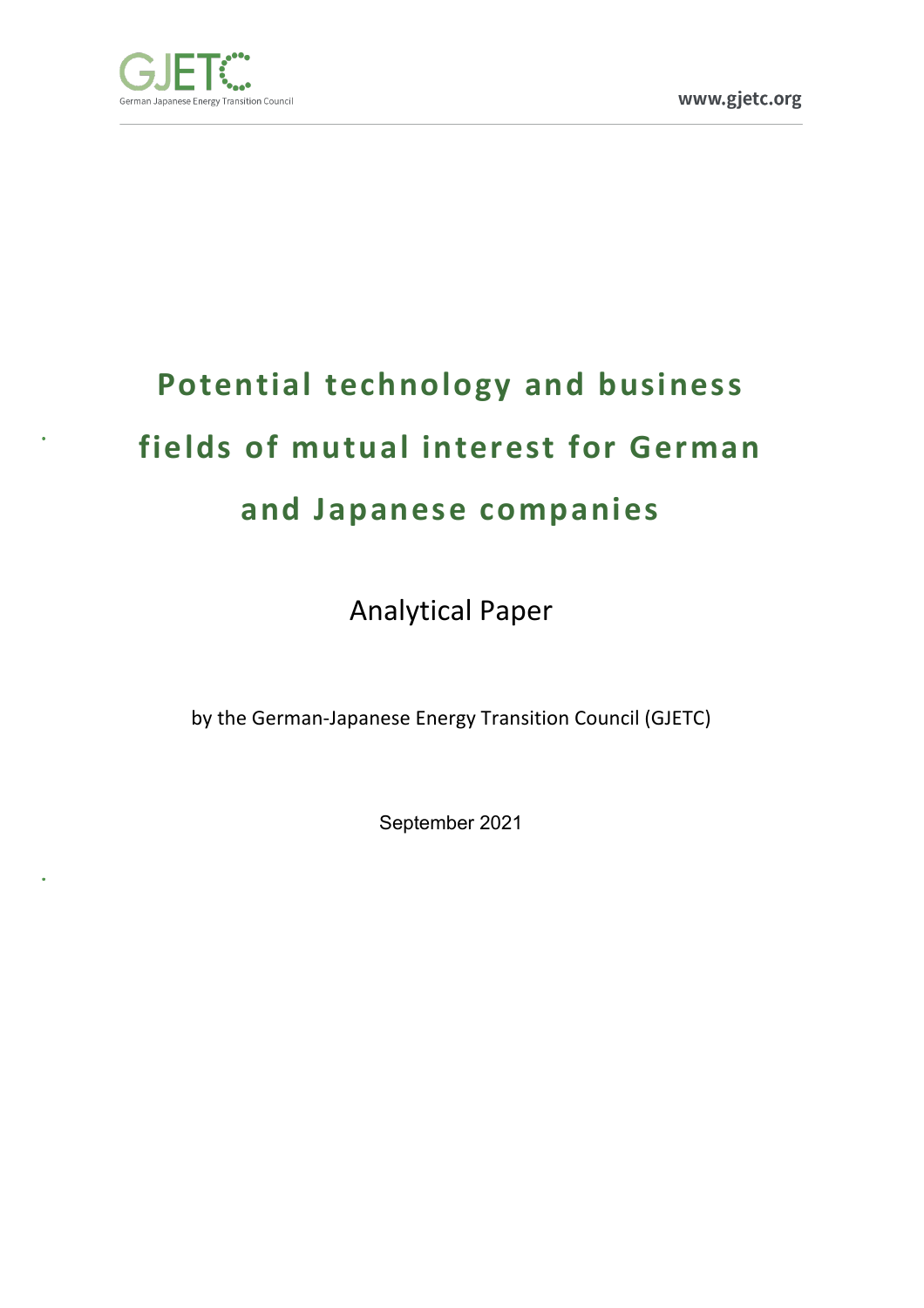

#### **Imprint**

#### **Authors**

Lisa Kolde, Naomi Gericke, Peter Hennicke, Stefan Thomas, Wuppertal Institute

Ichiro Kutani, Institute of Energy Economics Japan

### **Publisher**

Wuppertal Institute for Climate, Environment and Energy Döppersberg 19 42103 Wuppertal Germany http://www.wupperinst.org

The Institute of Energy Economics Japan Inui Bldg. Kachidoki,10th,11th Floor 13-1, Kachidoki 1-chome, Chuo-ku, Tokyo 104-0054 Japan https://eneken.ieej.or.jp/en/

#### **Contact**

GJETC Secretariat gjetc@wupperinst.org Phone: +49 202 2492-143 Fax: +49 202 2492-108

#### **Funding**

Federal Ministry for the Environment, Nature Conservation and Nuclear Safety (BMU), Germany

Ministry of Economy, Trade and Industry (METI), Japan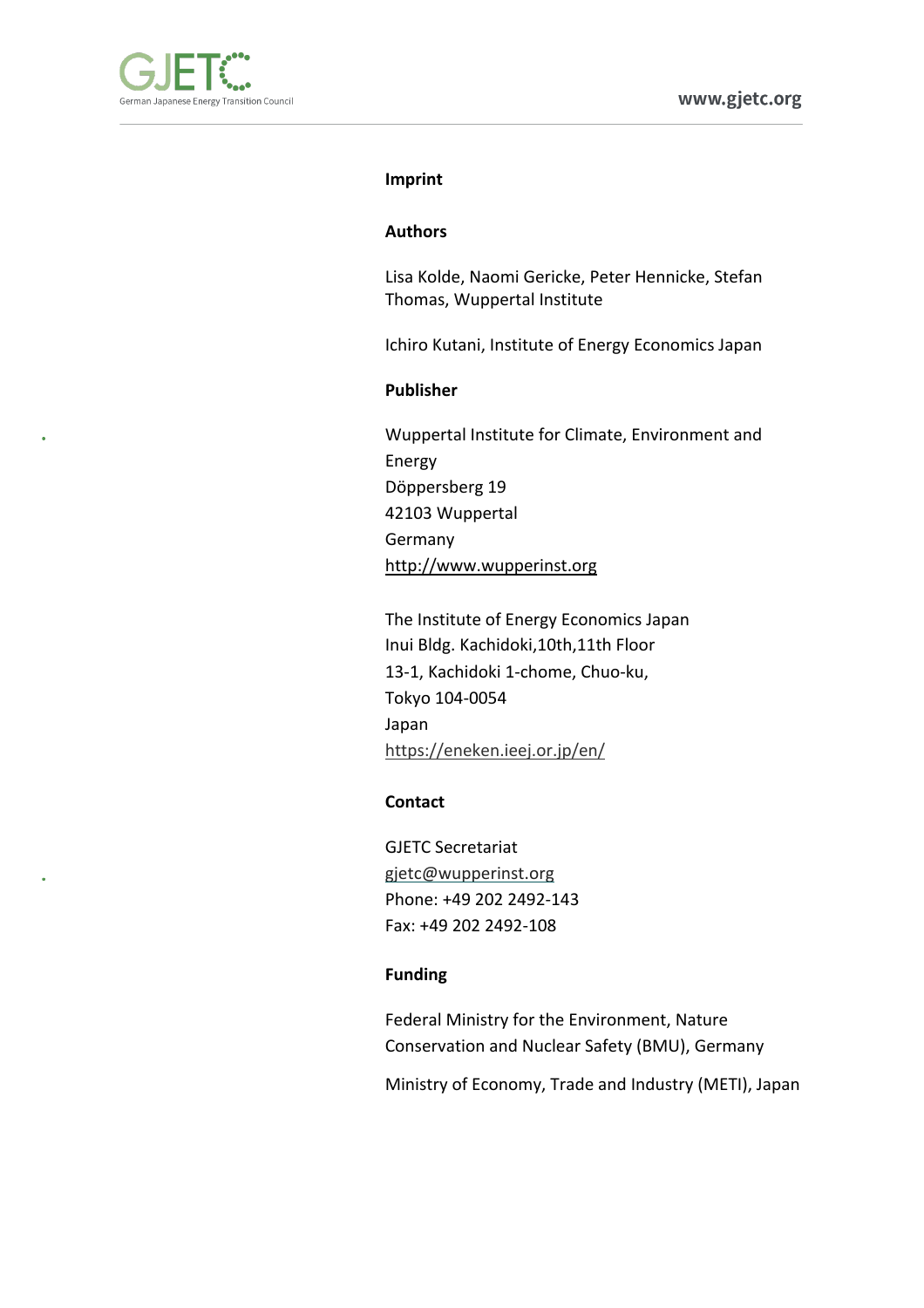# **Content**

| 1.   |                                                                                             |
|------|---------------------------------------------------------------------------------------------|
| 2.   |                                                                                             |
| 2.1. |                                                                                             |
| 2.2. |                                                                                             |
| 3.   |                                                                                             |
| 3.1. |                                                                                             |
| 3.2. | Suitable research and business fields of mutual interest and potentially relevant actors 4  |
| 3.3. |                                                                                             |
| 4.   |                                                                                             |
| 4.1. |                                                                                             |
| 4.2. | Suitable research and business fields of mutual interest and potentially relevant actors 7  |
| 4.3. |                                                                                             |
| 5.   |                                                                                             |
| 5.1. |                                                                                             |
| 5.2. | Suitable research and business fields of mutual interest and potentially relevant actors 11 |
| 5.3. |                                                                                             |
| 6.   |                                                                                             |
| 6.1. |                                                                                             |
| 6.2. | Suitable research and business fields of mutual interest and potentially relevant actors 14 |
| 6.3. |                                                                                             |
| 7.   |                                                                                             |
| 7.1. |                                                                                             |
| 7.2. | Suitable research and business fields of mutual interest and potentially relevant actors 17 |
| 7.3. |                                                                                             |
| 8.   |                                                                                             |
|      |                                                                                             |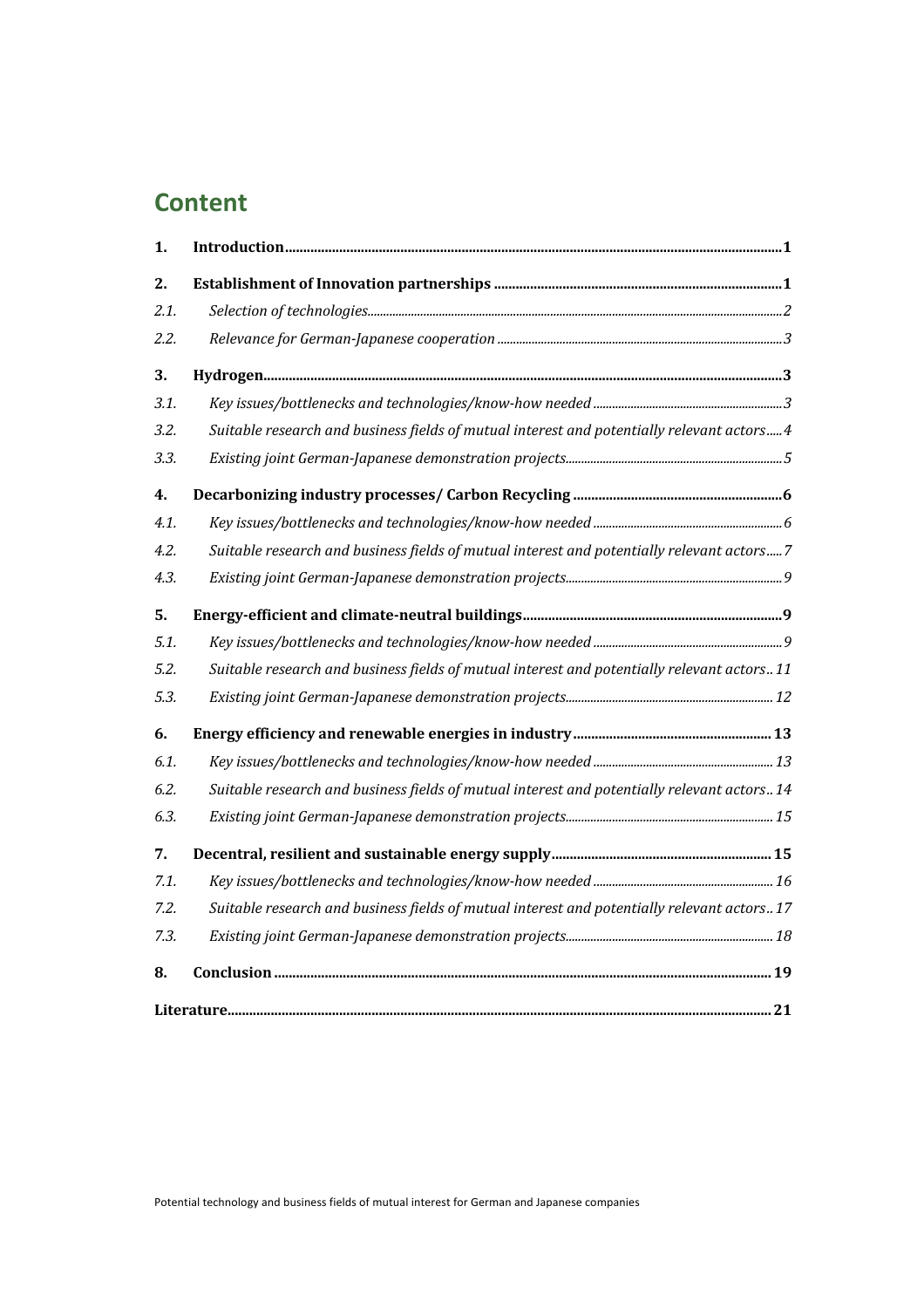# **1. Introduction**

The German-Japanese Energy Transition Council (GJETC) was established in 2016 by individuals from research institutions, energy policy think tanks, and practitioners in Germany and Japan. Chaired by Prof. Peter Hennicke (former President of the Wuppertal Institute) and Prof. Masakazu Toyoda (Chairman and CEO of IEEJ until 30 June  $2021<sup>1</sup>$ ), this expert council serves as a bilateral model of continued, independent, science-based and system oriented exchange on the energy transition. The GJETC publishes joint studies, policy papers and reports with policy recommendations. Its secretariat is provided by the Institute of Energy Economics (IEEJ), Wuppertal Institute for Climate, Environment, Energy, and ECOS Consult.

In the current phase, Innovation Partnerships (IPs) are a new format of the GJETC's work: The expert council will develop ideas, concepts and research inputs for joint precommercial innovation projects between selected complementary German and Japanese industries. The research-based impulses for the development, scientific support for processes, and evaluation of joint demonstration projects, which function as show cases, aim to support industrial partners and the relevant national industrial development institutions (e.g. NEDO and BMWi) with background information and analyses for their decisions on whether and how to implement joint projects.

The next chapter outlines the process suggested to establish Innovation Partnerships, the five technology fields considered and the function of this paper. The following chapters 3 to 7 are each dedicated to one of the five technology fields. Chapter 8 presents conclusions.

# **2. Establishment of Innovation partnerships**

The following steps are suggested to establish the Innovation Partnerships.

*Analysis*

- 1. Systematic screening of strategic technological solutions and transformative innovations for the energy transition and decarbonization, and of the respective technological strengths and competences in both countries.
- 2. Identification of possible business fields of mutual interest for joint demonstration projects on a pre-competitive and complementary level while taking further supportive research topics into account.
- 3. Selection of one or two priority topics with potential for cooperation to be discussed at the first Innovation Roundtable, along the criteria mentioned below.

<sup>1</sup> On 1 July 2021, Prof. Tatsuya Terazawa was appointed as the new CEO of IEEJ and as successor of Prof. Toyoda.

Potential technology and business fields of mutual interest for German and Japanese companies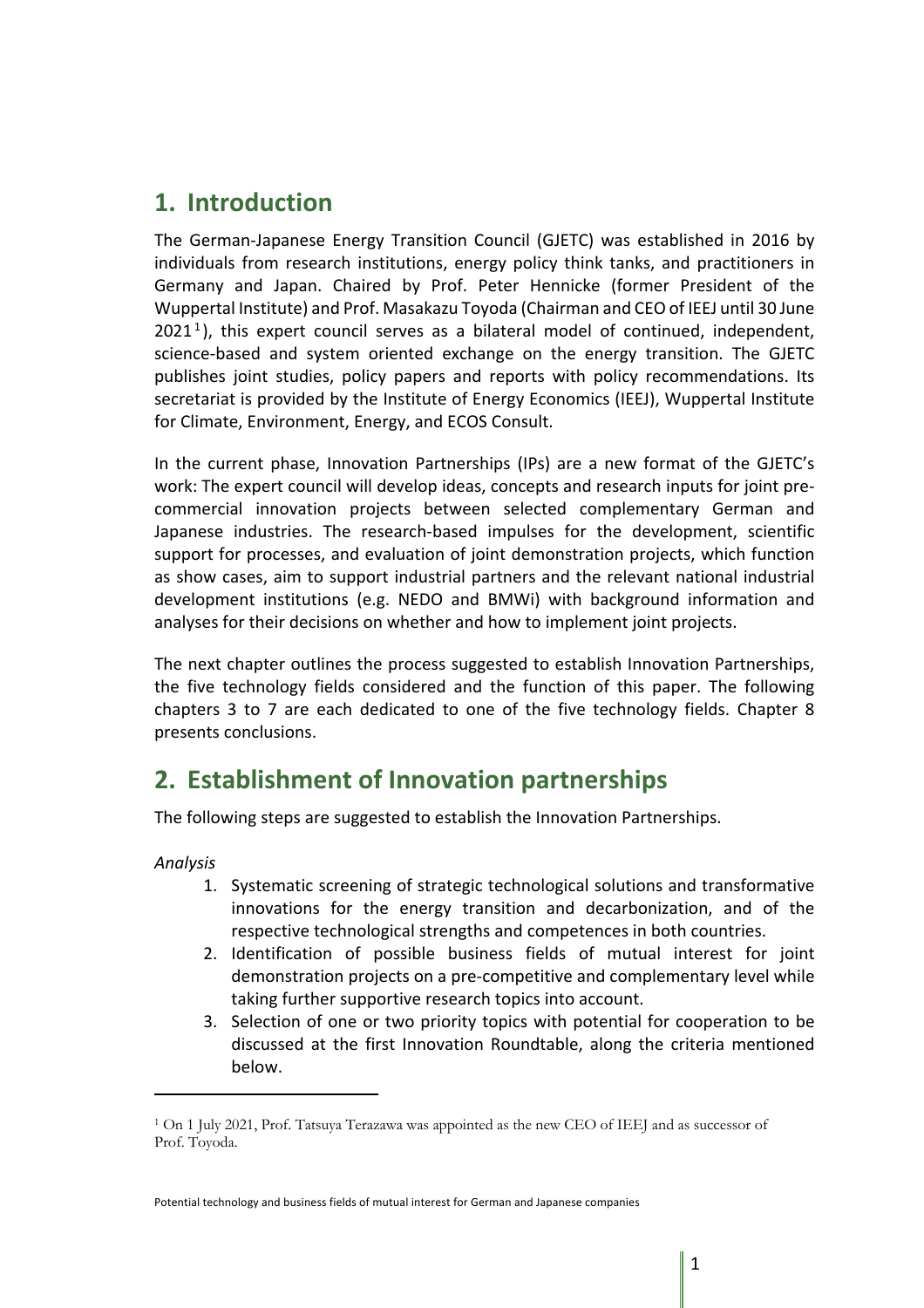### *Round Tables*

- 4. Suggestions for addressing suitable German and Japanese companies and institutes for promising cooperation topics.
- 5. Preliminary identification of possible barriers or counterproductive framework conditions
- 6. Conduction of first Innovation Roundtable in autum 2021 with like-minded companies and public observers (e.g. NEDO and BMWi) in order to get feedback on research projects, prompt Innovation Partnerships and suggestions to overcome barriers.

### *Innovation Partnerships*

- 7. Invite private companies and governmental bodies to contribute to Innovation Partnerships.
- 8. Make research-based suggestions on projects and supporting policies and measures and share information with NEDO, BMWi etc. for possible demonstration projects and private company consortia.

This analytical paper presents results of the preparatory steps 1 and 2.

### 2.1. Selection of technologies

Many technology fields have to be further developed to speed up the energy transition. Joint demonstration projects between high-tech countries like Germany and Japan can make an important contribution by combining their complementary knowledge and strengths.

Based on the knowledge gained in the past five years of council work, five technology fields have been selected that are considered especially relevant for the energy transition in both countries and for their cooperation.

- § Hydrogen
- § Decarbonizing industry processes/Carbon recycling
- § Energy-efficient and climate-neutral buildings
- Energy efficiency and renewable energies in industry
- § Decentral, resilient and sustainable energy supply

The main basis for the screening of concrete innovations in these five fields was a report coordinated by the Wuppertal Institute (2018), which analyzed 31 technologies for the energy transition. These are coming from the fields of renewable energies, conventional powerplants, infrastructure, technologies for sector coupling/P2X, energy and resource efficient buildings, energy and resource efficiency in the industry, and finally integrative aspects. Their status, perspectives, innovation and market potentials were examined and compared. The GJETC council members and IEEJ have also contributed to these analyses with their expertise.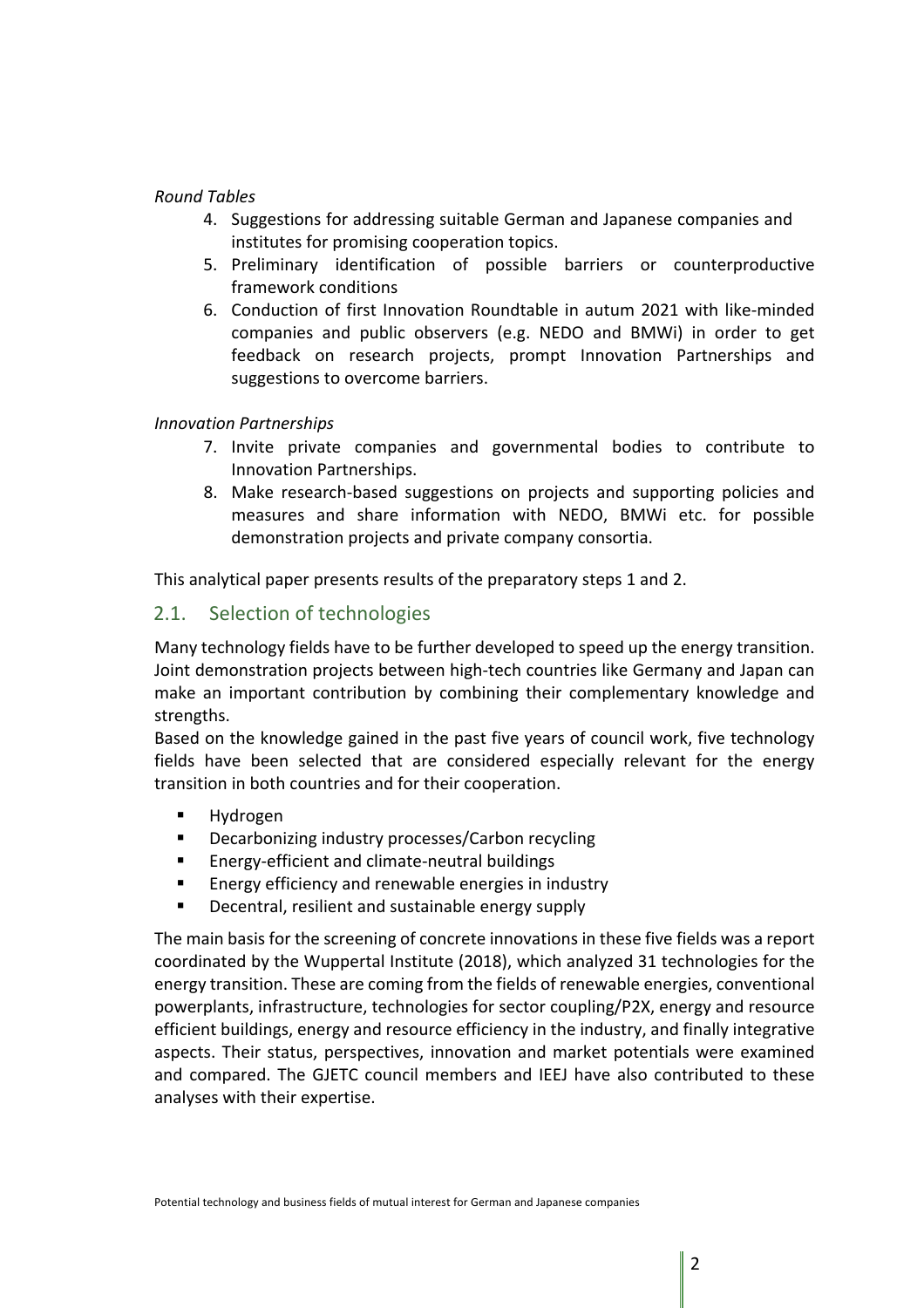For each of the five technology fields, the following chapters will identify key issues/bottlenecks and technology needs of the selected technologies and derive possible research and business fields as well as first ideas for cooperation between German and Japanese companies.

### 2.2. Relevance for German-Japanese cooperation

Out of these topics, one or two ideas will be selected for the first Innovation Round Table along the following criteria:

- Are the current technological challenges of the energy transition that have been identified by the GJETC addressed?
- Does a potential cooperation project bring meaningful added value for the further development of key energy transition technologies in Germany and Japan?
- Does the potential project bring the respective competences in Germany and Japan together in an ideal and complementary way (avoiding direct competition)?

# **3. Hydrogen**

Clean and ultimately green hydrogen with low or no greenhouse gas emissions across the whole chain from production to use will be an energy carrier that plays an important role in decarbonizing our economies and societies. A study co-funded by the ministries of economic affairs in Germany (BMWi) and Japan (METI) in 2019 analyzed the current status of hydrogen deployment and policies as well as the role of hydrogen in future energy systems in both countries, and hydrogen supply chains (Jensterle et al 2019). Based on this study, some key issues/bottlenecks and technology/know-how needed will be derived in the following subchapter.

### 3.1. Key issues/bottlenecks and technologies/know-how needed

The following key issues and bottlenecks have been identified in the analysis. They are dependent on technology and cost developments, and the know-how needed in order to further promote the energy transition. From these findings, respective technological strengths and development competences for Germany and Japan are derived.

1) The first key issue is the ultimate goal of **cost-efficient green hydrogen production**. The study pointed out that for green hydrogen production to be costefficient, there is the need to further bring down costs of both renewable electricity and electrolyzers, and to improve technologies and efficiency regarding industrial scale and more decentralized electrolysis. Concerning technological strengths and development competences, the analysis showed that both countries have companies among the world leaders in electrolyzer technology and have already established large demonstration projects on green hydrogen

Potential technology and business fields of mutual interest for German and Japanese companies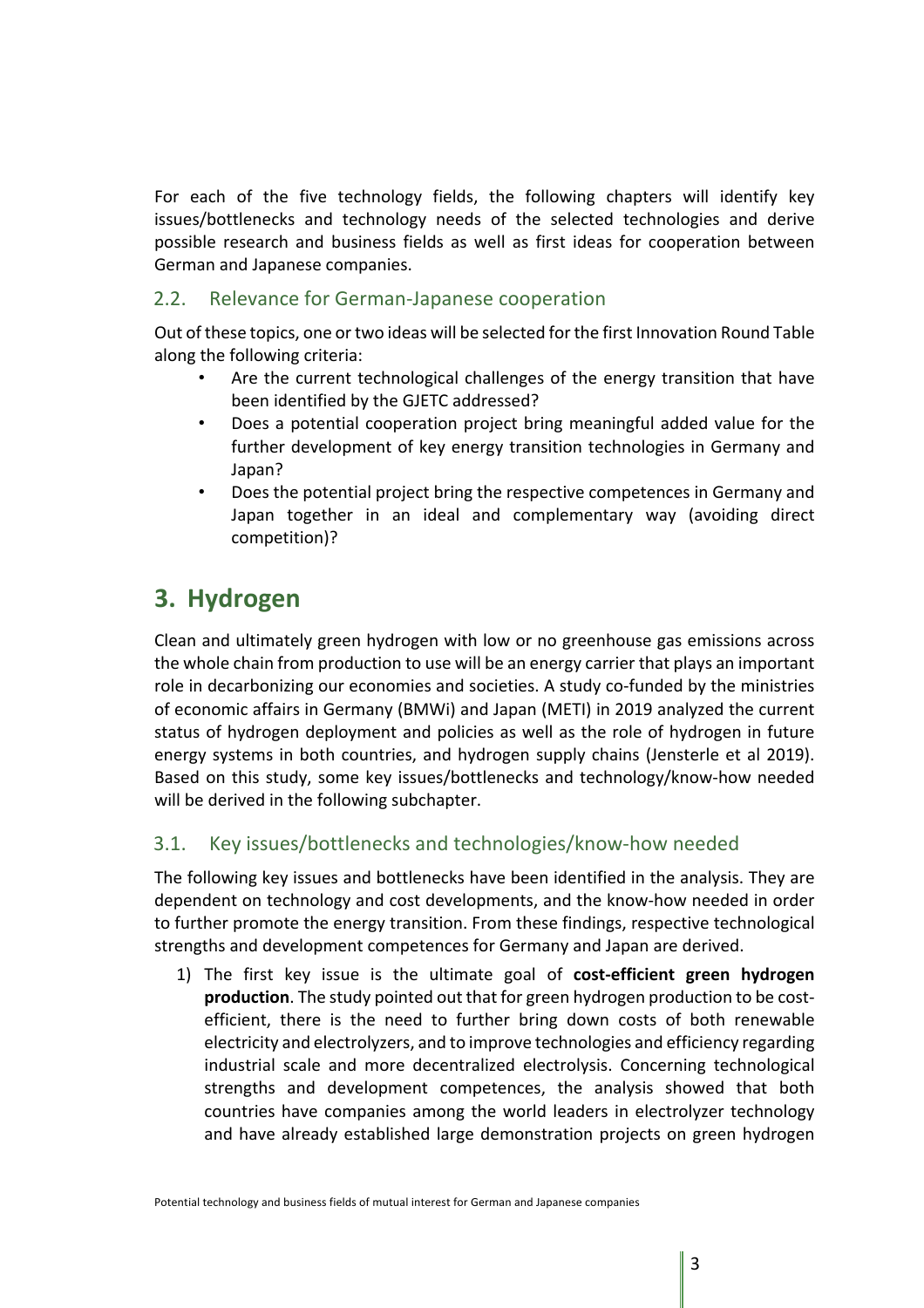production, for example Westküste100 (Westküste100 2021) and the Fukushima Hydrogen Energy Research Field (FH2R) (Fuel Cells Bulletin 2020). Among other further projects, in Hamm (Germany), the establishment of a regional hydrogen cluster is being planned (Trianel 2020).

2) The second key issue is **hydrogen infrastructure**. For this key issue, overall concepts for regional/inter-regional hydrogen production, transport, distribution, and use are needed. For example, Jensterle et al. (2019) recommended to bring down costs and improve technologies regarding long-distance hydrogen transport and transformation of natural gas distribution infrastructures into hydrogen-ready infrastructures. Again, the technological strengths in Germany and Japan are quite well developed. Both countries have successfully set up demonstration projects on hydrogen infrastructure, for example H2 Region Emsland (H2 Region Emsland 2021) and in Woven City (Toyota 2021). In Germany, the government funded research project Trans4ReaL accompanies real laboratories, compiles the findings of the individual projects on hydrogen technologies and translates them into generally valid statements (Federal Ministry for Economic Affairs and Energy 2021).

# 3.2. Suitable research and business fields of mutual interest and potentially relevant actors

In this step of the analysis, we compared potential complementary know-how and solutions for the two key issues identified in chapter 3.1 to derive potential tasks for joint demonstration projects and to identify suitable research and business fields of mutual interest.

- 1) For improving the cost-effectiveness of green hydrogen production, an approach could be to harness and combine different technological approaches for electrolysis or its process steps existing in Germany and Japan for joint projects. The comparison, demonstration and upscaling of various electrolysis technologies and the further comparison from a cost and  $CO<sub>2</sub>$ -emissions point of view would therefore be an important task.
- 2) Concerning the issue of hydrogen infrastructure, combining know-how from existing demonstration projects with different focus to establish new joint projects might foster joint transformative innovation. For example, the efficient and economically viable connection of central or distributed green hydrogen production with applications on the demand side (mobility, industry) could be demonstrated.

### *Involved actors*

Plenty of actors participate in the hydrogen business in Germany and Japan. For example, various medium- and large-scale enterprises are involved in the development and production of electrolyzers. The production of fuel cells, fueling stations and storage tanks is brought forward by different companies especially in Japan. On the German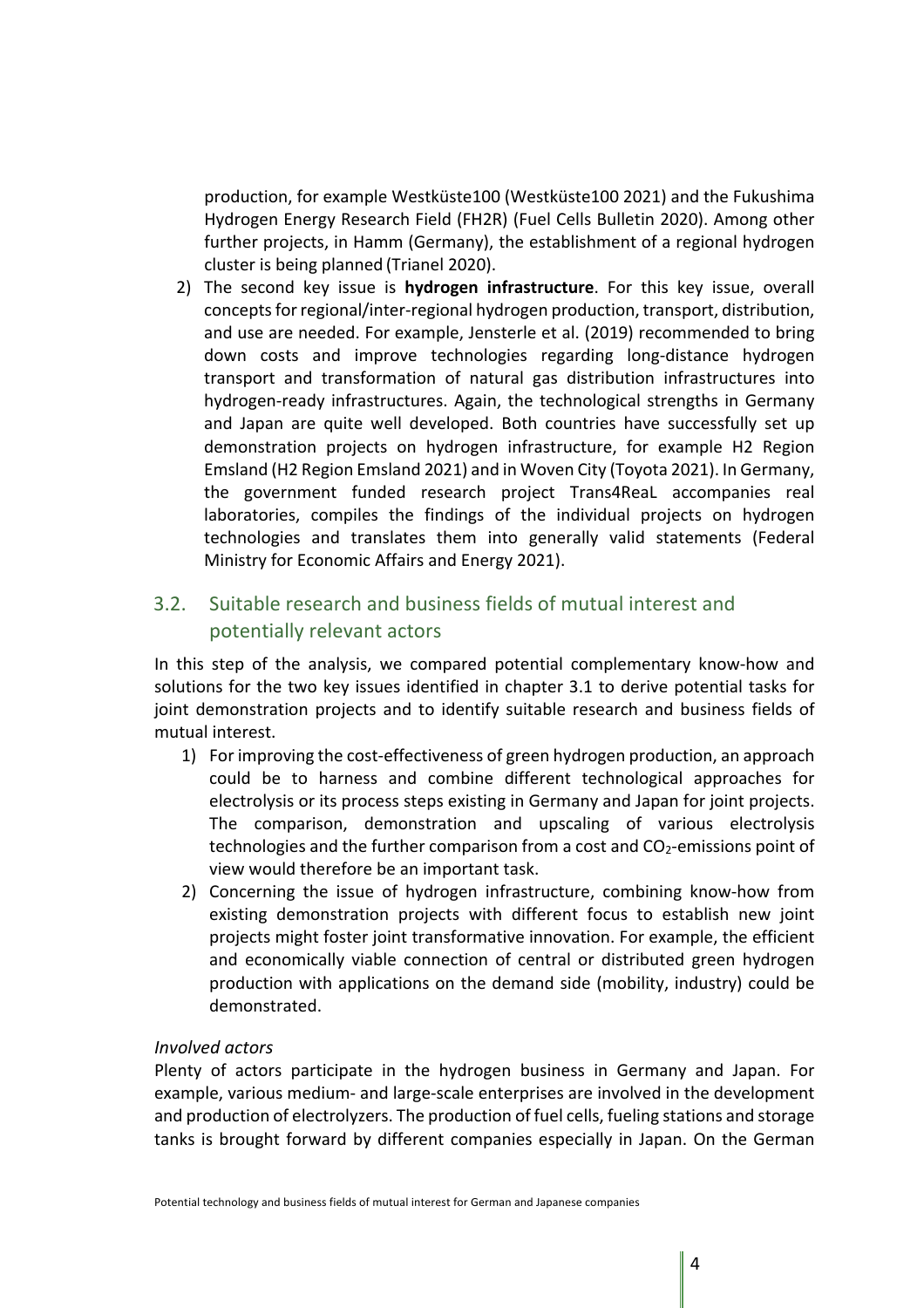side, the investment of established energy suppliers in the field of hydrogen it is worth noting: Some of them are involved in all stages on the green hydrogen value chain, while others run field tests on small scale hydrogen economies (EWE 2021). The natural gas supply industry in Germany has a focus on pipeline transport of hydrogen. The development of new hydrogen technologies is also supported by various research institutes both in Germany and Japan.

### *Framework conditions*

For the realisation of joint demonstration projects on hydrogen, public support is crucial. Examples could be investment grants, possibly Carbon Contracts for Difference to ensure the continued operation of demonstration plants, and designing suitable EU, national and regional framework conditions. For example, Germany has recently exempt green hydrogen production from the levy that is imposed to fund the incremental costs of the renewable power plants under the FiT and auction schemes according to the EEG law.

In the research project Trans4ReaL that is supported by the German Federal Ministry for Economic Affairs and Energy (2021), comparative policy, discourse and acceptance analysis is conducted on sector coupling and hydrogen technologies. Beyond the analysis of demand-relevant factors, this work is analysing the socio-technical configuration that influences the diffusion process of the technology. For example, expectations, ideals of technology and reservations, but also learning processes and motives of different actors play a role - from the manufacturer, installer and maintenance engineer and the licensing authority to (inter-)national politics and societal reactions to the consequences of climate change, which can lead to a change in political priorities.

# 3.3. Existing joint German-Japanese demonstration projects

Inspiration for new joint innovation projects to be developed here may be found in existing cooperation projects. Therefore, in each of the five potential areas of cooperation, examples of such projects are briefly discussed.

### *Demonstration project for the production of green hydrogen in Herten, Germany*

In April 2018, Asahi Kasei Europe, the operational European headquarters of Asahi Kasei, launched a demonstration project with an alkaline water electrolyzer in the hydrogen city of Herten, Germany. The plant simulates the production of hydrogen from electric power generated by wind energy. The joint demonstration project with the hydrogen competence center h2herten contributed to the development of a system for largescale production of green hydrogen. Unlike h2herten's previous hydrogen energy system, the new demonstration plant from Japan is not designed for the intermediate storage of electricity, but exclusively for hydrogen production. The project has been continuously and intensively supported from the outset by the state economic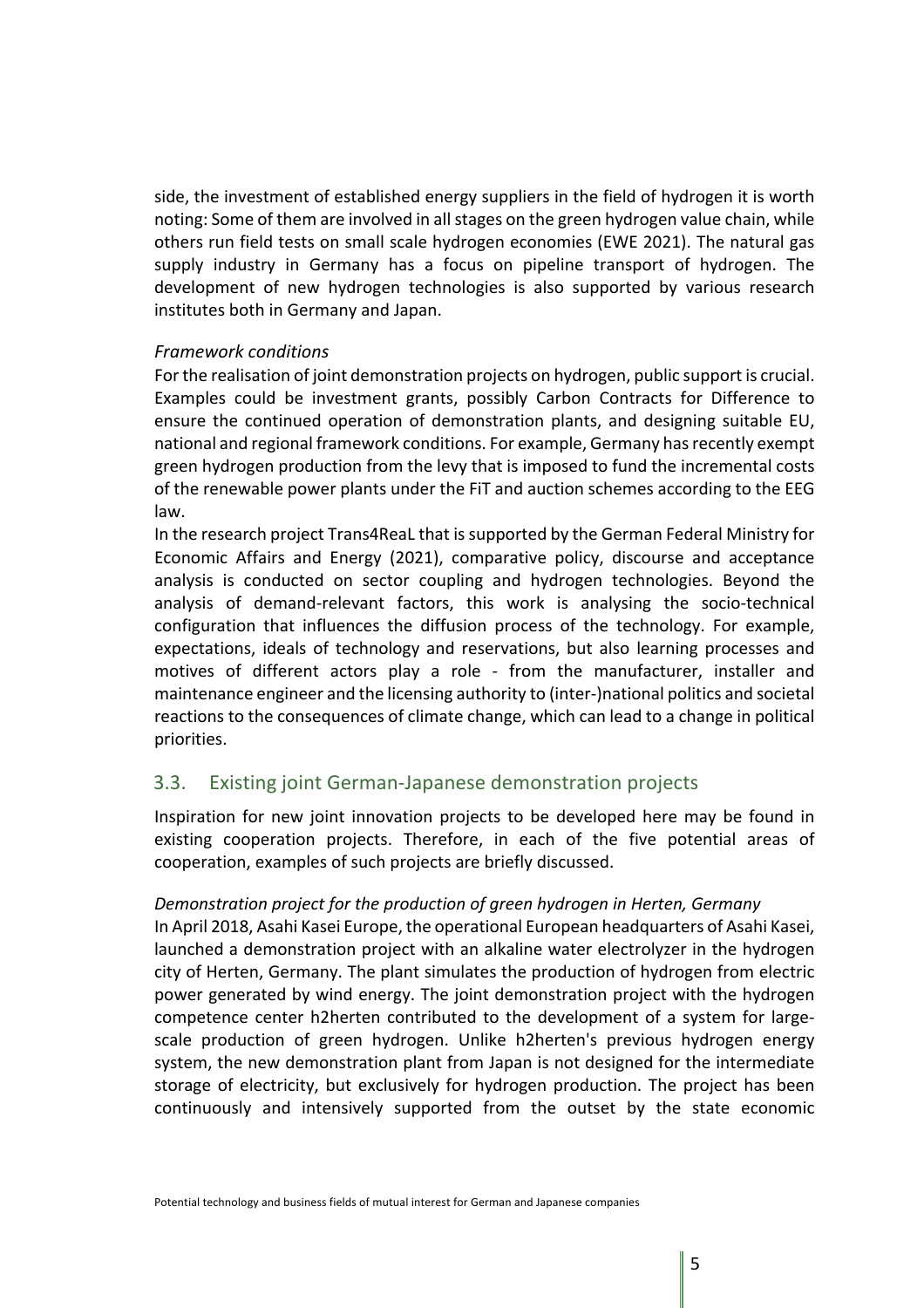development agency NRW.INVEST and its Japanese subsidiary, NRW Japan K.K., and the NRW Energy Agency (Wasserstoffstadt Herten 2018).

### *Construction of a scalable electrolyzer/Green Energy Hub in Hamburg, Germany*

The companies Shell, Mitsubishi Heavy Industries (MHI), Vattenfall and the Municipal Utility Wärme Hamburg are planning to jointly produce hydrogen from wind and solar power at the Hamburg-Moorburg power plant site and utilize it in its vicinity. To this end, the four companies have signed a letter of intent in January 2021. In addition to the construction of a scalable electrolyzer with an initial output of 100 megawatts, the further development of the site into a so-called "Green Energy Hub" is planned. This includes the exploration of the extent to which the existing infrastructure of the Moorburg location can be used for the production of energy from renewable sources. In this context, concepts for the necessary logistics chains and storage options for hydrogen will also be considered. The production of green hydrogen is anticipated in the course of 2025, making the electrolyzer one of the largest plants in Europe (City of Hamburg 2021).

# **4. Decarbonizing industry processes/ Carbon Recycling**

In Germany and Japan, industry is not only relevant as a key economic player, but it also contributes almost 37% and 39% to total national GHG emissions<sup>2</sup>, respectively. The potential role of carbon capture, utilization and storage (CCUS) technologies for decarbonization of industry is generally acknowledged in both countries. In addition, our analysis suggested that conversion of plastic waste to raw material, mass-production technology for paraxylene and Power-to-Liquid (PTL) technologies could be priority areas of German-Japanese cooperation for the energy transition and the decarbonization of industry.

### 4.1. Key issues/bottlenecks and technologies/know-how needed

The following key issues and bottlenecks have been identified in the analysis. They are accompanied by the technologies and the know-how needed in order to further promote the energy transition. From these findings, respective technological strengths and development competences are derived.

1) **Decarbonization of cement and concrete: carbonation process; CO<sub>2</sub> transport and (offshore storage) costs**. It is especially crucial to further develop the process of carbonation, in which  $CO<sub>2</sub>$  can be made use of in building materials, as an alternative to CCS. Both countries have research competences in this field, for example through the evaluation of various technologies, raw materials and products under ecological aspects (RWTH Aachen 2020) or R&D on use of  $CO<sub>2</sub>$  in

<sup>2</sup> Including indirect emissions from public electricity and heat supply.

Potential technology and business fields of mutual interest for German and Japanese companies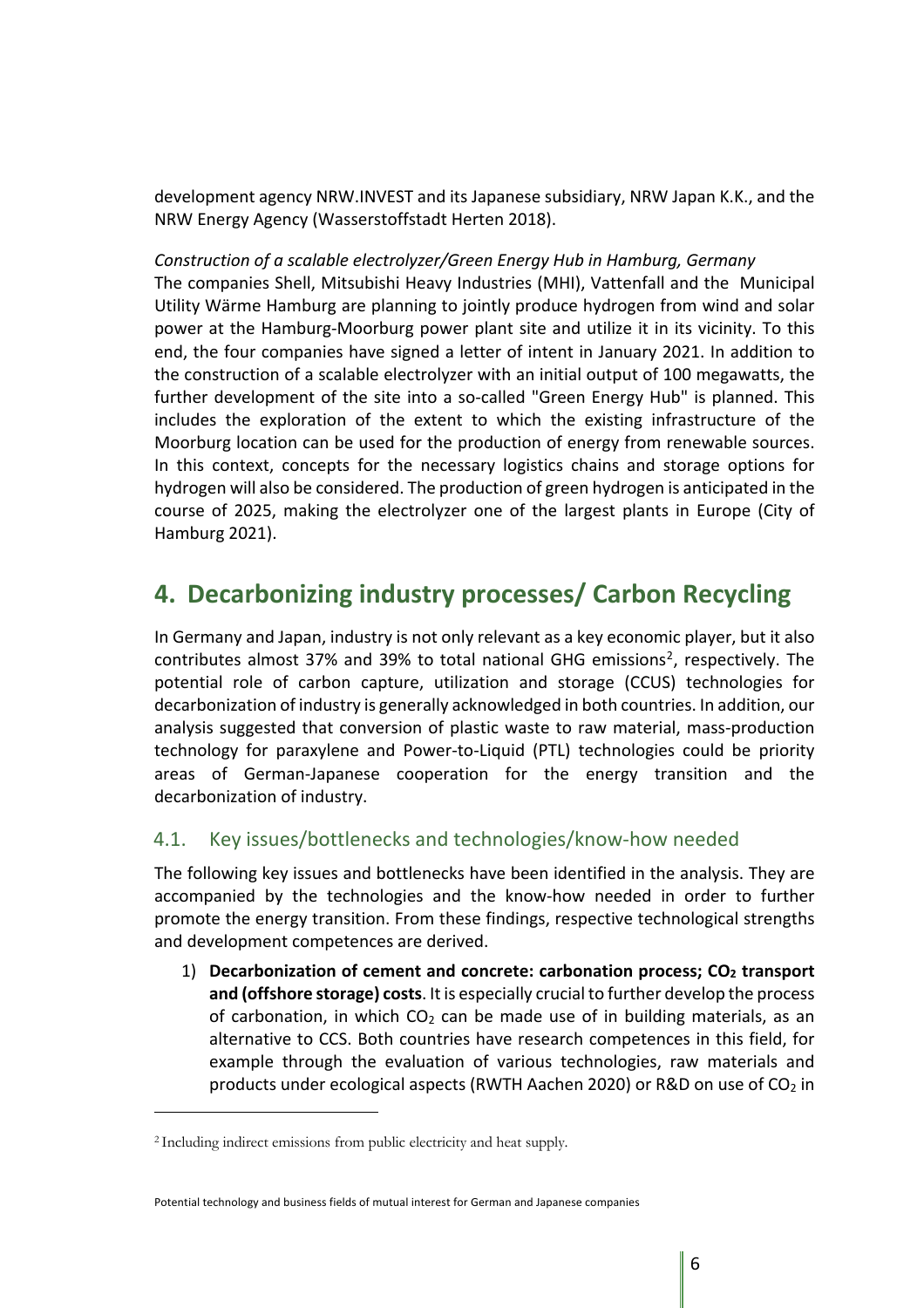concrete (Mitsubishi Corp. 2020a). In Japan, the process of concrete curing is of special interest. To gain further know-how on the issue of  $CO<sub>2</sub>$  transport and storage and their costs, the analysis of existing research approaches worldwide could be of interest.

- 2) **Conversion of plastic waste to raw material, with the components pyrolysis and gasification**: Efficiency improvement (higher product yield) and application to other plastics are key issues. To address them, improvement of selectivity and the application to mixed plastic waste and composite materials are needed. The analysis showed that the German automobile industry has already experiences with the processing of waste from engineering plastics into pyrolysis oil that can be used for new components (KIT 2020).
- 3) **Mass-production technology for para-xylene using innovative catalysts**. To this end, the innovative catalyst has to be improved and a method to mass-produce the catalyst has to be developed, as well as the para-xylene production process using this catalyst. Afterwards, demonstration of these processes should take place. In Japan, a project on the technology development of a catalyst for paraxylene production using  $CO<sub>2</sub>$  was already launched in summer 2020 (Mitsubishi Corp. 2020b).
- 4) **Power-to-Liquid (PTL) and increasing the efficiency of CO2 utilization and conversion into synthetic fuels**. Concerning this topic, the production of sustainable aviation fuel (SAF) is of special interest. Both Germany and Japan have competences in this field. For example: In 2020, the Japanese New Energy and Industrial Technology Development Organization (NEDO) announced to support the development of a biofuel supply chain and plans for a biofuel manufacturing commercial plant by 2025 (Euglenia 2020). In Germany, the Federal Ministry of Transport and Digital Infrastructure (BMVI) commissioned DLR to plan a pilot plant for industrial-scale production of electricity-based kerosene for aviation (Green Car Congress 2021).

## 4.2. Suitable research and business fields of mutual interest and potentially relevant actors

Again, potential complementary know-how and solutions were compared to derive potential tasks for joint demonstration projects and identify suitable research and business fields of mutual interest.

1) In the case of decarbonization of cement and concrete, the exploration of industry clusters with cross-industrial business models (cement and building materials) should be fostered. For example, testing the possibilities to produce and/or use the CO<sub>2</sub>-negative concrete SUICOM that was developed in Japan in building materials in Germany could be one option.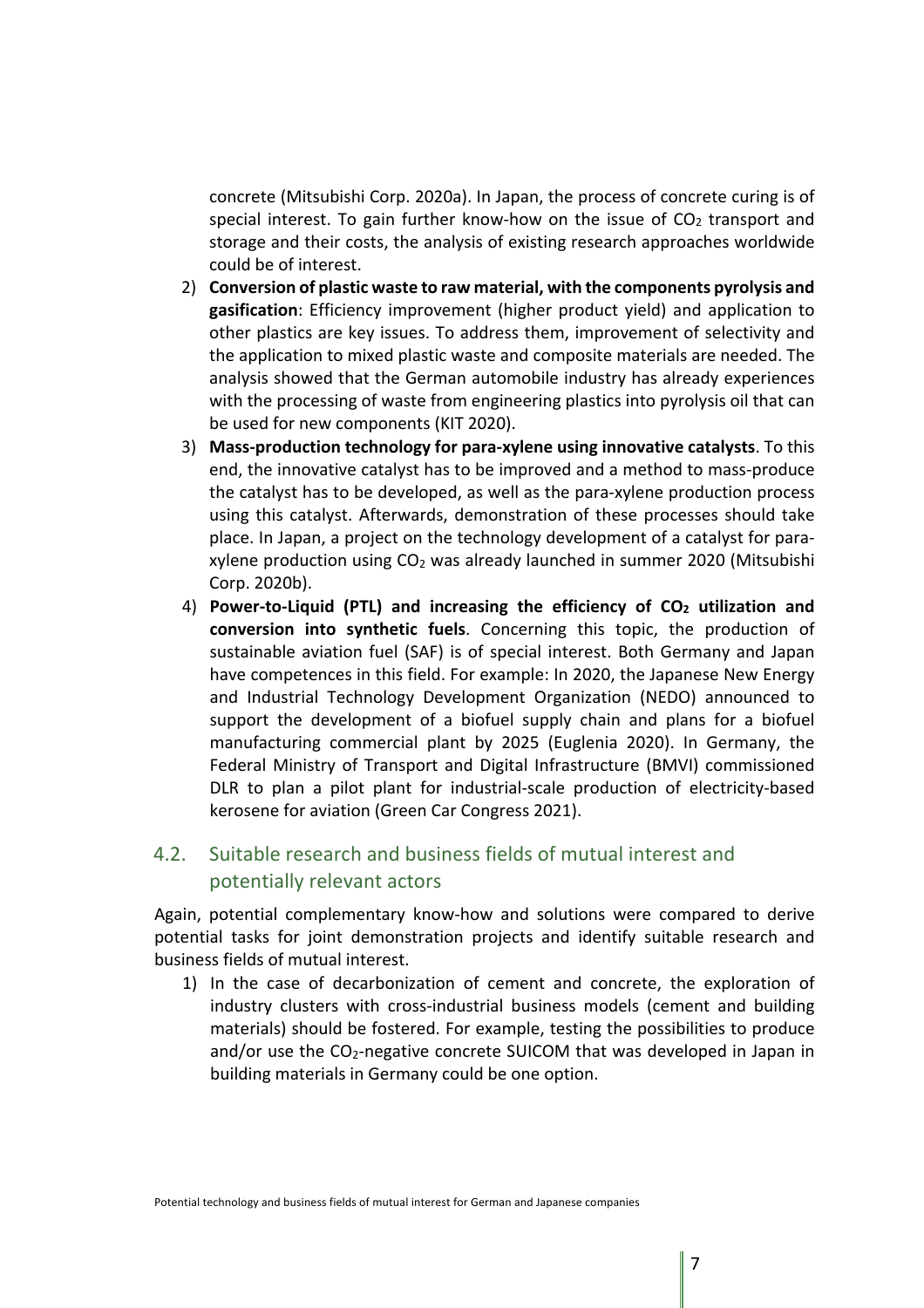- 2) Concerning the raw material use of plastic waste with the components pyrolysis and gasification, potential complementary know-how between Japan and Germany still has to be identified.<sup>3</sup>
- 3) Mass-production technology for para-xylene could be further advanced by a joint demonstration project on the catalyst and para-xylene production process. Of special interest might be testing the above mentioned catalyst under German conditions.
- 4) In case of Power-to-Liquid and Sustainable Aviation Fuel, potential complementary know-how could be SAF production in both Germany and Japan, and its supply to scheduled flights between the countries. 4

### *Involved actors*

German and Japan companies are already involved in different application fields of decarbonizing industry processes and carbon recycling.

In Germany, large enterprises with expertise in chemistry like BASF, Lanxess and Convestro do research and development on low-carbon concrete and chemical recycling e.g. of plastics. Smaller companies also participate in the market by working on climateneutral concrete and CO<sub>2</sub>-reduced cement as well as new recycling options, for example through the recovering of raw materials from metal-bearing secondary materials and intermediate products. The use of alternative, sustainable fuels has not been broadly covered so far. Only some airlines and engine manufacturers have activities in this field, and synthetic fuel production from hydrogen will be tested in the Westküste 100 project, whereas the production of hydrogen will soon be tested in several projects such as Westküste 100 and Hamburg-Moorburg, see chapter 3.

Various medium to large sized Japanese companies are involved in the development of sustainable concrete, the use of carbon capture technology in cement production and  $CO<sub>2</sub>$  transport and storage as well as raw material use of plastic waste with the components pyrolysis and gasification. In 2020, five Japanese companies, amongst others Nippon Steel and Mitsubishi, announced a cooperation on technology development for industrial para-xylene production from  $CO<sub>2</sub>$  (Nippon Steel Engineering 2020). As mentioned above, the production of renewable jet fuel is publicly funded and is conducted by the Japanese company Euglena together with other international companies (ARA 2021). Furthermore, six companies including Toshiba Energy System, Idemitsu, and ANA annouced that they start develop a supply chain and a business model of SAF produced from the new electro-chemical process (Toshiba 2020).

Decarbonizing industry processes and carbon recycling is also within the scope of specialized research institutes and departments as well as universities in both Germany

<sup>3</sup> For example, BASF is engaged in developing various new concepts for a circular economy using pyrolysis under the headline ChemCycling® (BASF 2021).

<sup>4</sup> The newly founded PtX Lab Lausitz will focus on the development of PtX especially for shipping and aviation; compare Federal Ministry for the Environment, Nature Conservation and Nuclear Savety (2021).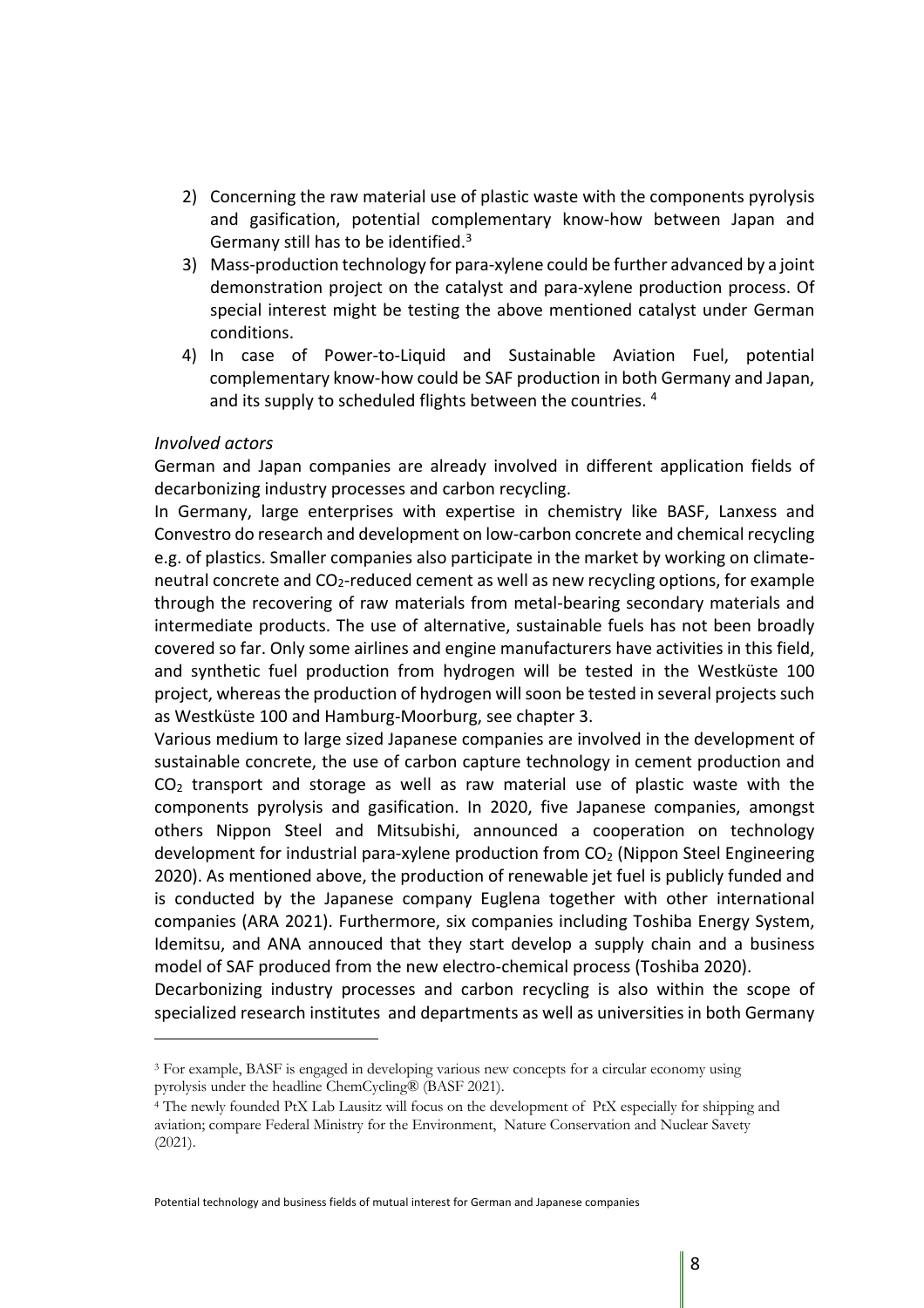and Japan. In Germany, the Competence Center ZUG supports the development of decarbonisation options for energy intensive industry, see ZUG (2019).

### *Framework conditions*

In general, for the further decarbonization of industry processes and the development of Carbon Recycling, strong public support to conduct R & D projects is required. It has to be further analysed how by German-Japanese cooperation these activities can be speeded up. Broader experience in this field can only be gained when creating suitable national framework conditions by transformative industrial policy in both countries and thereby laying the foundations for upscaling. The mutual exchange of knowledge can support this processes.

### 4.3. Existing joint German-Japanese demonstration projects

The respective competences in both countries seem to be well developed, cooperations less so. Thus, it may be particularly interesting to initiate joint projects through the GJETC and the Innovation Partnerships by contributing enabling information and analysis.

# **5. Energy-efficient and climate-neutral buildings**

Buildings take a significant share in energy consumption and greenhouse gas emissions in both Germany and Japan. For example in 2015, buildings consumed 42 % of the final energy in Germany and 32 % in Japan. In addition, despite significant improvements in energy efficiency in the past, the potential for further energy savings still is very large. Consequently, energy efficiency in buildings plays a key role in most energy and climate scenarios and targets. In this chapter, different aspects of energy-efficient and climate neutral buildings will be analyzed, including the use of renewable energies in heating and cooling technologies, the respective strengths of both countries, and options for possible joint German-Japanese demonstration projects.

### 5.1. Key issues/bottlenecks and technologies/know-how needed

The following key issues and bottlenecks have been identified in the analysis. They are accompanied by the technologies and the know-how needed in order to further promote the energy transition. From these findings, respective technological strengths and development competences are derived.

1) **Integrated net zero energy building concepts**. For this issue, technologies and standards of design concepts such as nearly zero emission houses, passive houses and plus energy houses have to be developed and adjusted to different climate zones. To achieve this, building design, building shell technologies, HVAC technologies, and energy management systems have to be advanced in an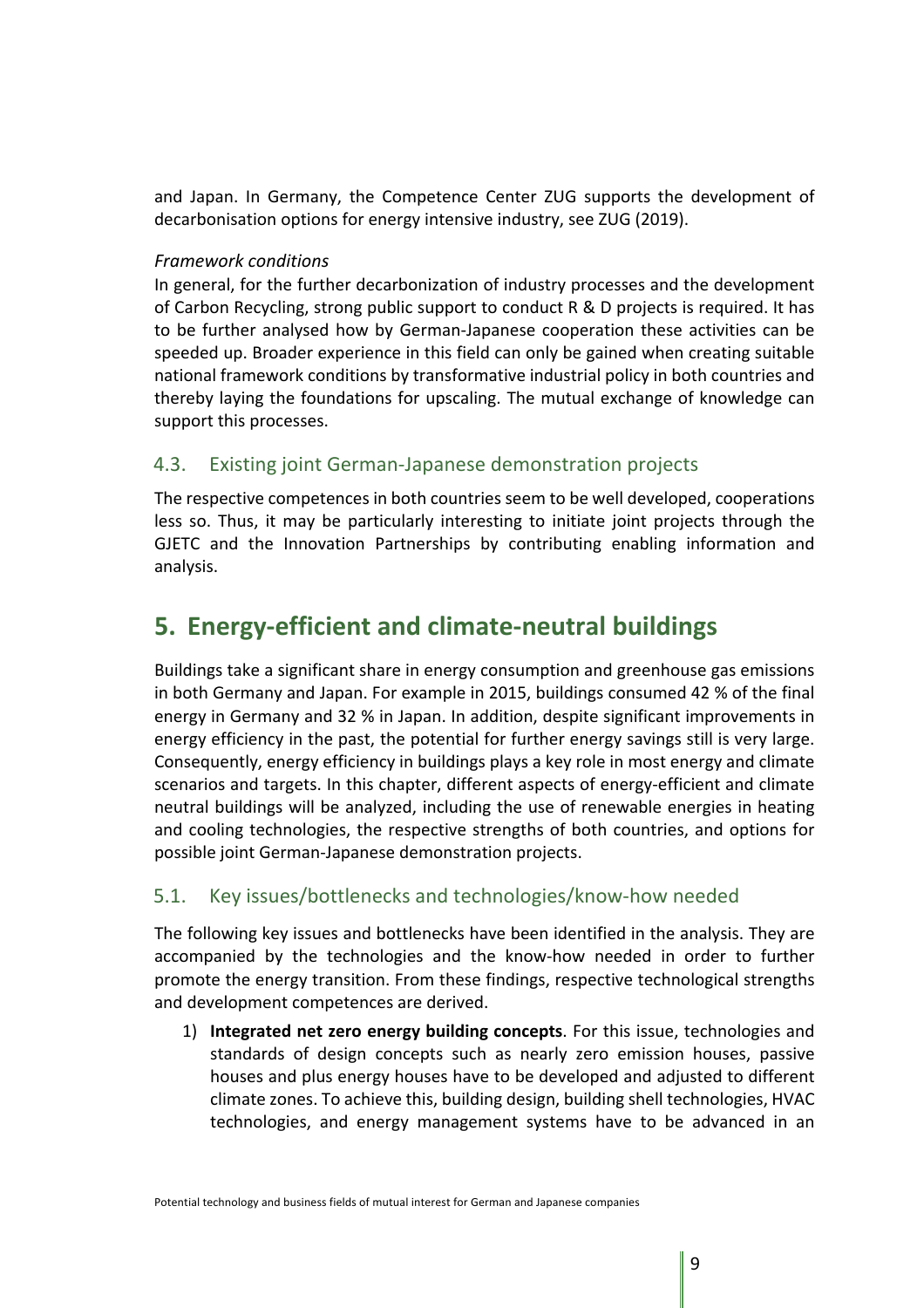integrated manner, both in terms of performance and cost. Germany has strong experiences with building design and shell technologies, while Japan has relative strengths in energy management systems.

- 2) **Improving cost-effectiveness of energy-efficient building renovation and new build**: For this key issue, industrial construction, digital design tools, and process optimization are needed. In Germany, the government supports the gradual market development of serial refurbishment solutions. The know-how for prefabricated buildings for cost-effective energetic renovation of appartment houses is developed in cooperation with the Dutch company Energiesprong. A first residential building under the pilot project "Energiesprong" was completed in the spring of 2021 (Energiesprong 2021). Concerning prefabricated housing, strong competences can be found in Japan, due to the high share of this type of construction in new build (Rauschen et al. 2020).
- 3) **Improved building envelope and construction technology**. In addition to overall concepts discussed above, specific technologies needed include marketable high-performance but cost-effective thermal insulations and adapted thermal radiation properties of surfaces. Know-how about cost reduction, long-term stability, reduction of grey energy and the combination of technologies in multifunctional systems should be achieved. The respective technological strengths and development competences of Germany and Japan still have to be identified.
- 4) **Improved building system technology using renewable energies**. To this end, the following steps have to be taken: increasing efficiency, reducing costs, advancing towards the smart grid (e.g., network efficiency), enabling sector coupling and increasing storage capacity. Currently, there is a lack of economic offers e.g. for heat recovery ventilation systems, geothermal heat pumps, biomass boilers, and solar thermal systems as well as experience in planning and installation (market breakthrough) in both countries.
- 5) **Climate neutral buildings (life-cycle approach/grey energy)**. In addition to energy efficiency in building operation, it is also important for the construction sector to reduce the embedded 'grey' energy and  $CO<sub>2</sub>$  emissions from building construction. The use of renewable materials, i.e. wood, is a key factor to optimize the construction in this respect. Therefore, it is crucial to further develop timber buildings and apply research results to Germany/Japan (Churkina 2020). In Germany, optimized planning processes for buildings in prefabricated timber construction are being researched (Holzbauwelt 2021). A ten-story wooden building presents a prototype for innovation in the construction industry (Nachhaltigkeitspreis 2021). In Japan, competences in alternative building materials are similarly well established: The highest wooden skyscraper of the world with 70 floors is already being planned (The Guardian 2018).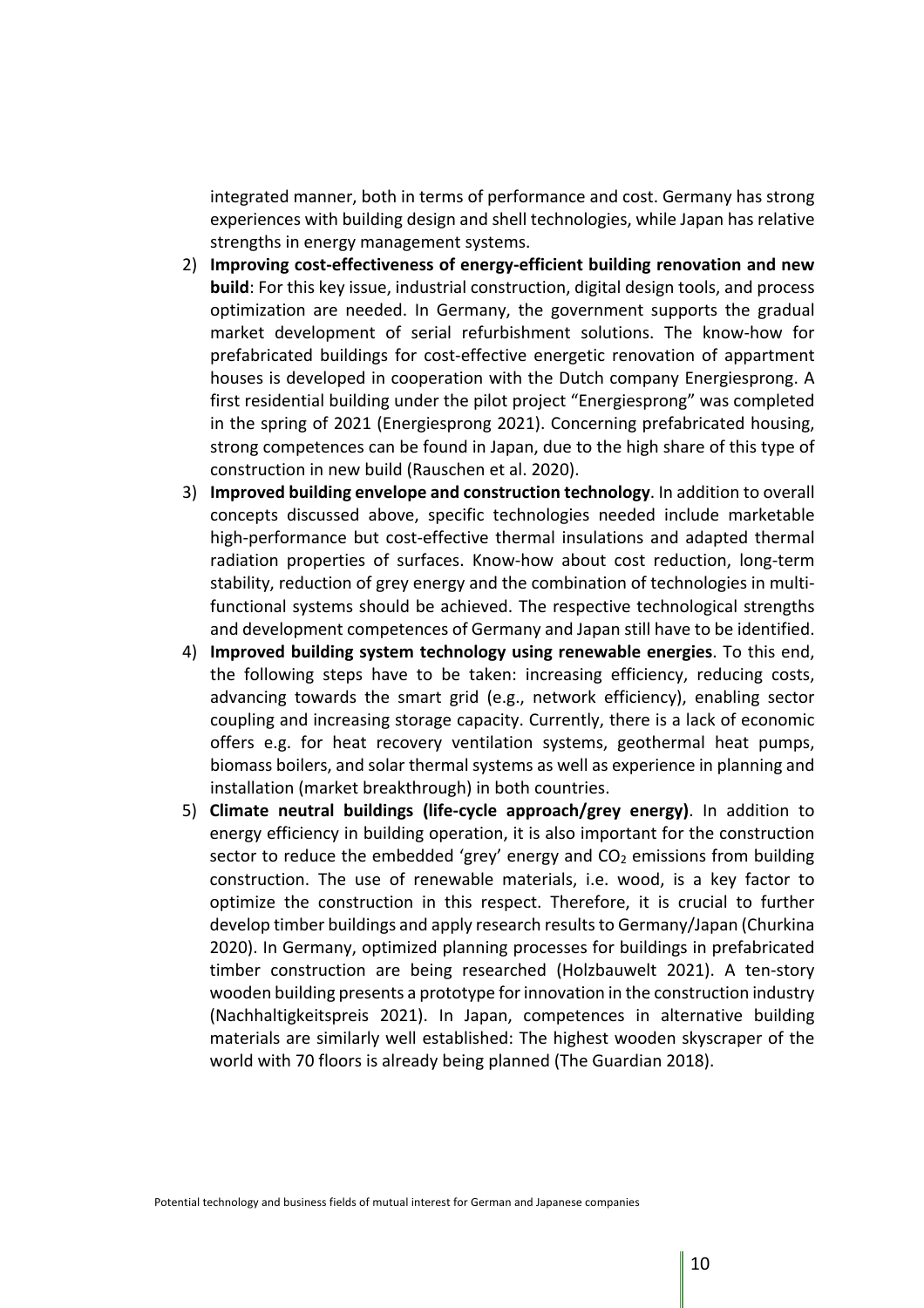# 5.2. Suitable research and business fields of mutual interest and potentially relevant actors

For the five key technology needs identified in chapter 5.1, potential complementary know-how and solutions were compared to derive potential tasks for joint demonstration projects and identify suitable research and business fields of mutual interest.

- 1) In case of integrated net zero energy building concepts, complementary knowhow/solutions can be found in the combination of German building design and shell technologies with Japanese energy management systems. Both countries have efficient HVAC systems adapted to their climates, whereas strengths regarding heat recovery ventilation will need further analysis. The demonstration of cost-effective net zero energy design combining technologies might be of interest for both countries.
- 2) Regarding cost-effectiveness of energy-efficiency in renovation and new build and
- 3) improved building envelope and construction technology, demonstration of industrial design, digital design tools and process optimization could be interesting for cooperation. Japanese prefabricated housing companies might collaborate with stakeholders of the German "Energiesprong" project on prefabricated construction although potential complementary know-how between Japan and Germany still has to be identified in detail.
- 4) When it comes to improved building system technology using renewable energies, Germany has strong experiences in the heating sector, while Japan is leading in the cooling sector. Research projects have been carried out or are ongoing in both countries. Tasks for joint demonstration projects might be: 1. development of combined heat pumps, heat/cold storage, and heat recovery ventilation technologies, 2. comparing heat pumps (Germany) and fuel cells (Japan), 3. trigeneration as pilots of Energy Service Companies (ESCOs), 4. evidence of technical and economic feasibility and 5. disclosure of market barriers for the development of information strategies and qualification programs.
- 5) Concerning climate neutral buildings (life-cycle approach/grey energy), the analysis showed that Japan has a long tradition of timber buildings. A cooperation with the German/Austrian (Thoma 2021) prefabricated timber buildings industry for private houses and commercial buildings/hotels might be of interest for both countries. Possible tasks for demonstrations projects could be: 1. hybrid constructions (concrete and wood), wood only, prefabrication, 2. optimized workflow of cooperative planning and implementation processes in timber construction, 3. innovative lean processes and cooperation models for planning and production of urban timber buildings, 4. improving recyclability of timber buildings.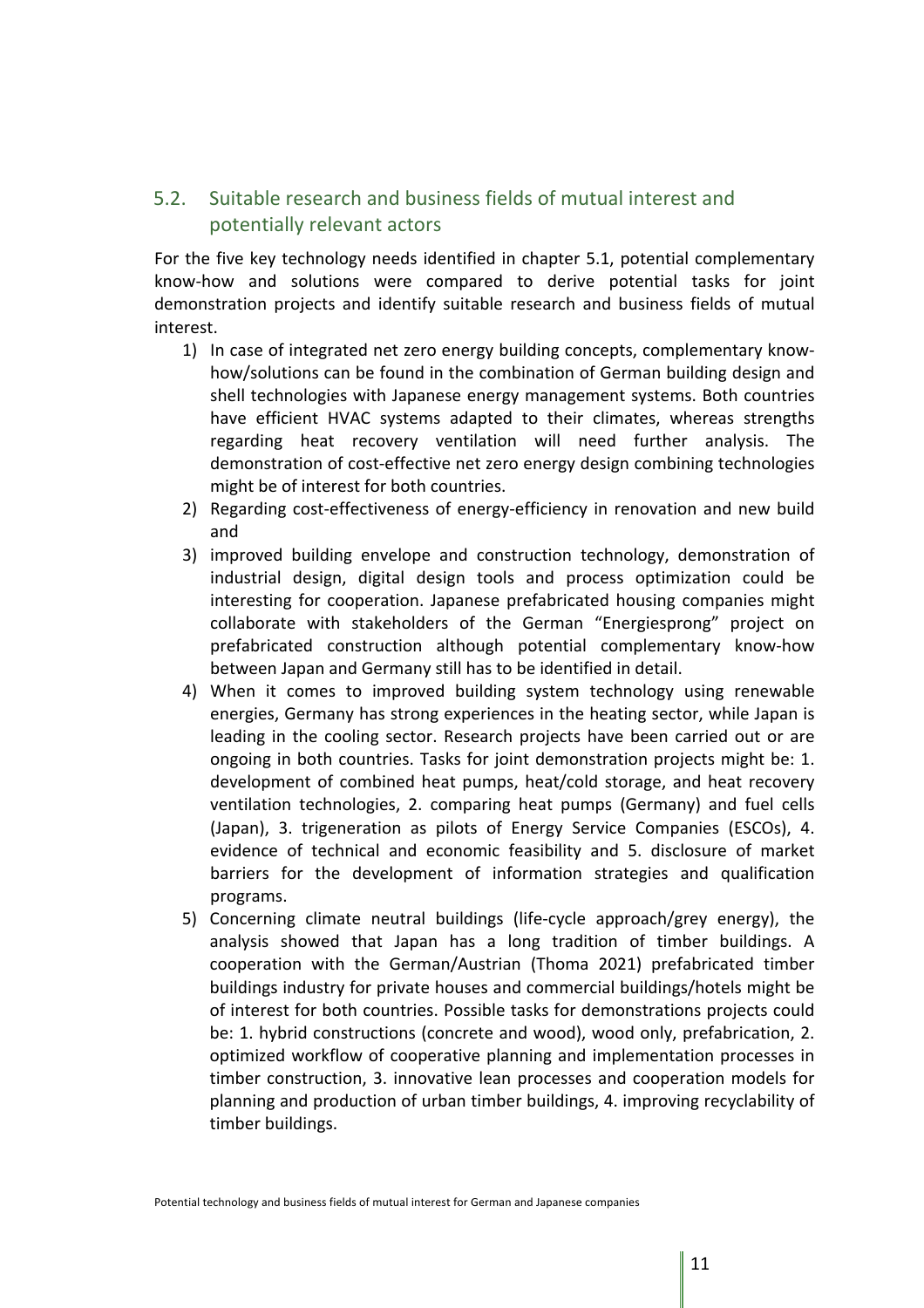### *Involved actors*

German and Japanese companies are involved in all areas contributing to energyefficient and climate neutral buildings. Both countries have companies in wood construction, thermal insulation technologies, as well as heating and air conditioning technology. In Japan, the industry for prefabricated houses seems to be especially well established with many providers of those houses. Building designers in Germany probably have more advanced knowledge with respect to integrated net zero energy building concepts. In addition, we found two specialised research institutes with focus on energy-efficient and climate neutral buildings: The Eco-Center North Rhine-Westphalia in Germany and the Building Research Institute in Japan.

### *Framework conditions*

Although many cost-effective technologies and options to save energy or to offer energy-efficient technologies and services exist, the manifold barriers (e.g. low market transparency, split incentives, short pay-back expectations) against the implementation of energy efficiency investments are often stronger. If only one actor in the market chain for buildings decides against the energy-efficient solution, it will not happen. Therefore, energy efficiency policies must support all market actors in overcoming these barriers.

In Germany, there are push and pull measures for energy efficiency in buildings, i.e. regulations (push) and support programs and informational measures (pull). The programs support building efficiency levels and renewable energy technology applications going beyond the regulations. Germany has a long history of building regulations, dating back to the seventies, which have continuously been updated.

In Japan, in contrast to the large number of specific instruments in Germany, one comprehensive regulatory instrument, namely the Building Energy Conservation Act, was introduced. Incentive measures defined by the act became effective from April 2016 and regulatory measures from April 2017.

Particularly for research and demonstration projects, financial support, active matchmaking of potential partners, and project aggregation (which is the second innovative element in the Energiesprong concept) or public procurement can provide guidance and financial security for companies willing to invest in advancing their technologies and solutions.

### 5.3. Existing joint German-Japanese demonstration projects

There is an already existing exchange between the German and Japanese prefabricated housing industry on energy-efficient buildings<sup>5</sup>, as well as scientific exchange. These can be explored further, if this technology field is chosen as the subject for an innovation roundtable.

<sup>5</sup> Personal communication from GJETC member Manfred Rauschen.

Potential technology and business fields of mutual interest for German and Japanese companies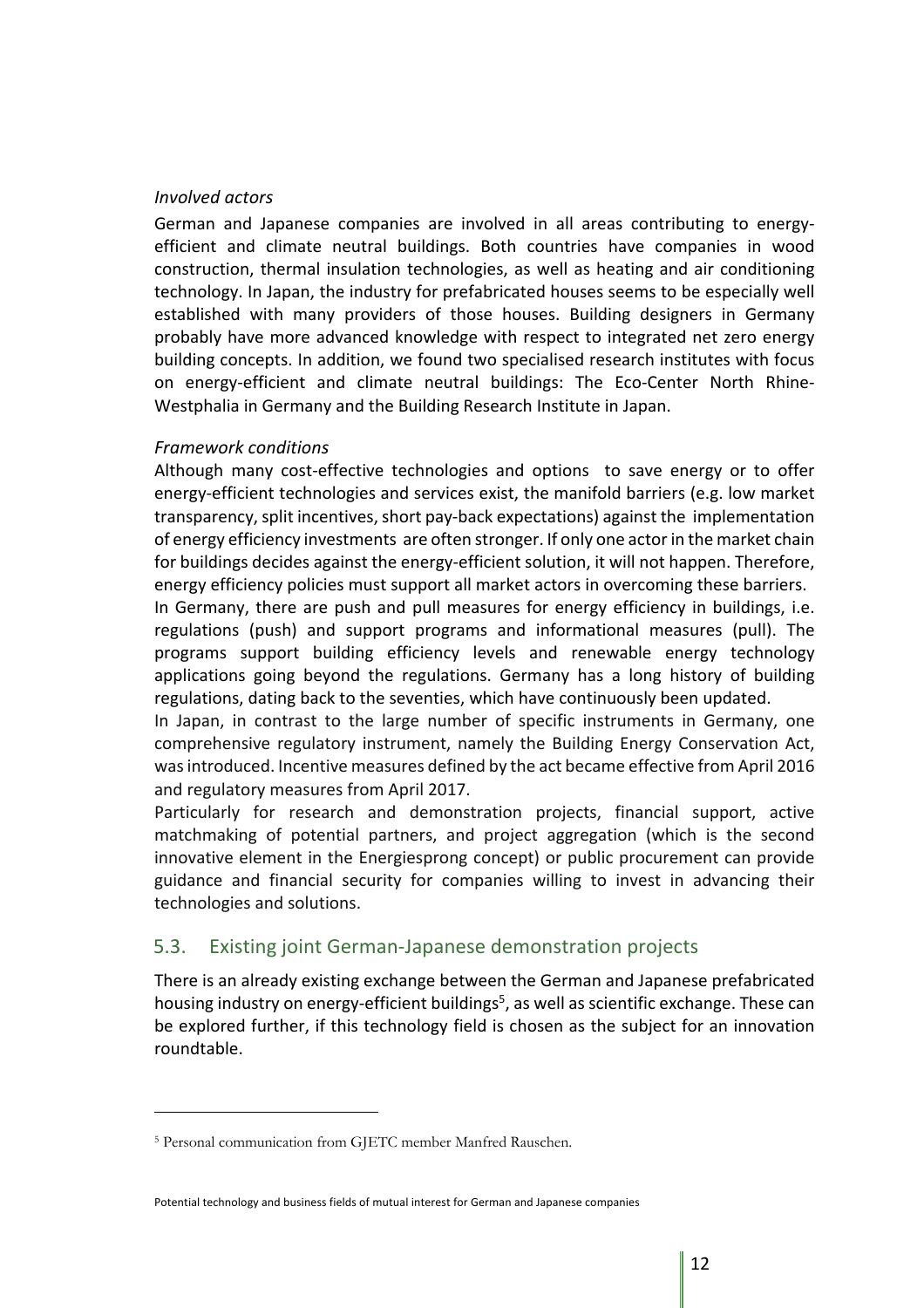# **6. Energy efficiency and renewable energies in industry**

The industrial sector is responsible for about one-third of the global total final energy consumption and CO2-equivalent emissions today. Economically viable energy efficiency actions, based on the existing technology solutions, have the potential to already deliver up to 30% of energy consumption reductions globally across the industry sector. This potential then increases up to 60% when taking into account future technological innovation (United Nations Economic and Social Council 2020). In this chapter, different aspects of energy efficiency and renewable energies in the industry and the respective strengths of both countries will be analyzed and options for possible for joint German-Japanese demonstration projects will be explored.

## 6.1. Key issues/bottlenecks and technologies/know-how needed

The following key issues and bottlenecks have been identified in the analysis. They are accompanied by the technologies and the know-how needed in order to further promote the energy transition. From these findings, respective technological strengths and development competences are derived.

- 1) **Electric motors: efficiency improvement (IE 5+), improved small motors, system integration**. It can be specified that firstly, the components have to be improved with regard to, e.g., high temperature superconductivity (conductors, cooling), cheap high-density magnetic materials (limited use of rare earths), component design (with regard to bearings, cooling), advanced switched reluctance motors. Secondly, the system integration has to be optimized in regard to downstream applications, needs-based motor control and "intelligent" integration into the overall system. The respective strengths and development competences of Germany and Japan still have to be identified.
- 2) **Heat pumps: Temperature up to 200 °C at high temperature spread**. It can be specified that firstly, components have to improve with new refrigerants, improved compressors and optimized design (cooling techniques, heat exchangers, design). Secondly, system integration needs optimization with control concepts and integration into load management systems as well as automated integration into systems (link of heat source, heat sink). The respective strengths and development competences of Germany and Japan still have to be identified.
- 3) **Waste Heat Usage**: For this key issue, increased efficiency and cost reduction of thermoelectric generators (for using waste heat), Organic Rankine Cycle (ORC) plants, industrial heat pumps (also see previous priority), and heat storage with phase-change materials (PCM) are of interest. NEDO promotes projects on the development and commercialization of technologies that effectively use unutilized heat (NEDO 2021) and on high-speed, high-density heat storage devices (Nippon Shokubai 2021). BMWi promotes activities to save energy by

Potential technology and business fields of mutual interest for German and Japanese companies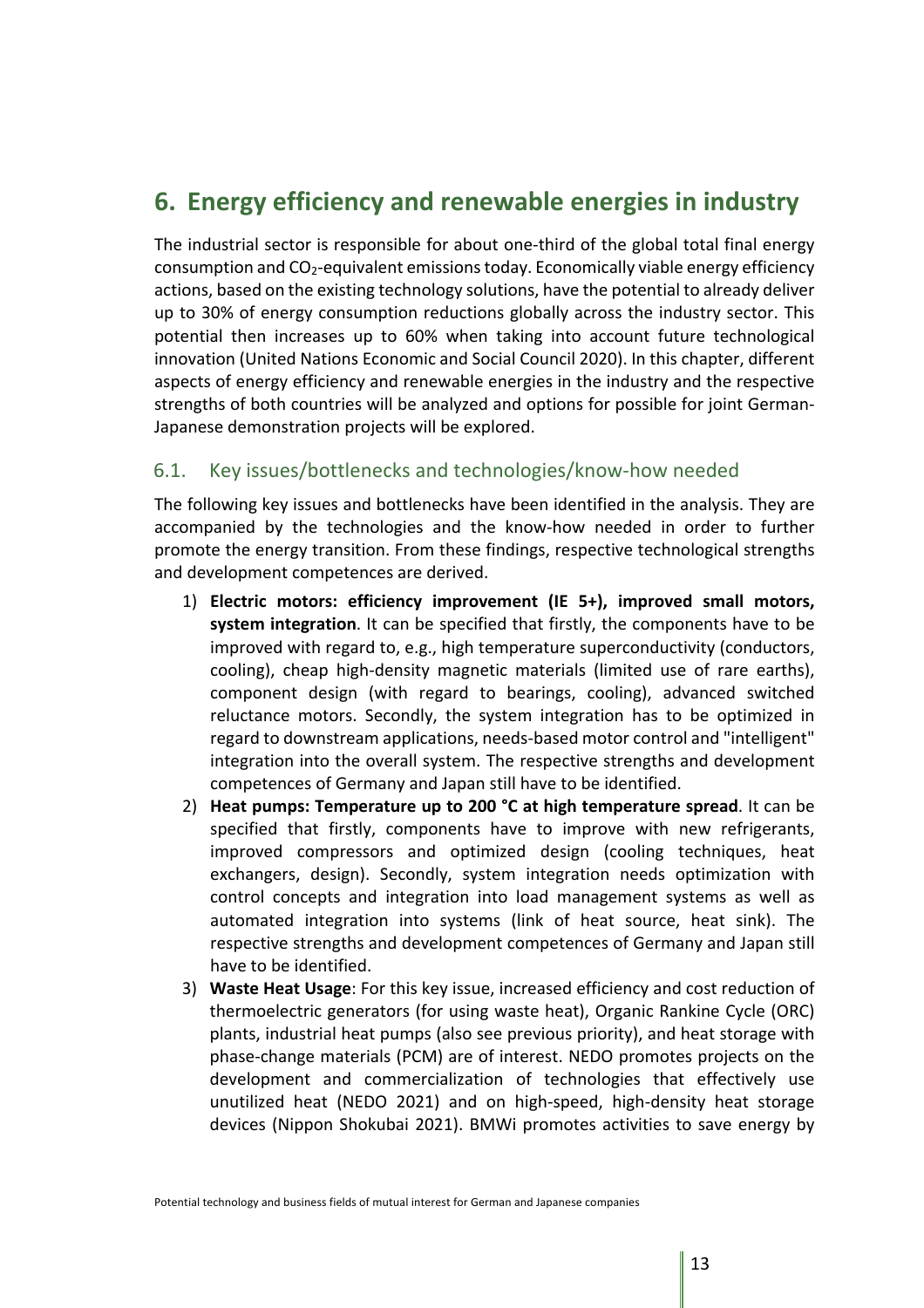using waste heat as well (Federal Ministry for Economic Affairs and Energy 2021b).

# 6.2. Suitable research and business fields of mutual interest and potentially relevant actors

For the three key issues identified in chapter 6.1, potential complementary know-how and solutions were compared to derive potential tasks for joint demonstration projects and to identify suitable research and business fields of mutual interest.

1) To deliver energy services at least costs for customers, it is often more costeffective to save energy instead of producing and buying it. With this background, a target for energy savings combined with an incentive regulation for energy utilities can enable these energy suppliers to build "energy conservation power plants" focussing on efficient use of electricity at the site of their customers instead of building new supply facilities<sup>6</sup>. The concept of a "conservation power plant" includes the support for the application of all crosscutting efficiency technologies(also for households and SMEs), through personal advice, financial incentives/rebates and energy performance contracting arrangements. For example, within the framework of the EU's Energy Efficiency Directive (EED) (European Commission 2021) it is possible to involve energy utilities more actively in energy efficiency activities helping their customers to save energy. Additionally to experiences in many European countries (IEA 2017, Fawcett et al 2019), the USA and several emerging countries wordwide are using binding targets and incentive regulation to encourage utility-lead efficiency programs for their customers. Neither Japan nor Germany have implemented such schemes to date. Therefore, it might be a fruitful field of cooperation between German and Japanese utilities to exploit the wordwide experiences and adapt it to the framework conditions in Germany and Japan.

When it comes to the components and system integration of electric motors, joint demonstration projects on materials, design and application-specific solutions would also be of interest.

- 2) Regarding heat pumps, tasks for joint demonstration projects could be RD&D on new refrigerants, improved compressors and optimized design. In case of system integration, pilot projects on industrial application would be of interest.
- 3) For the improvement of waste heat usage, the following complemantary know how could be identified: Japans knowledge on Thermoelectric generators could be used to advance joining technology. Material development in the temperature range 200 - 400 °C, mass production suitable production concepts, substitution of critical raw materials and an increase of service life would be of

<sup>6</sup> Compare for an example in a metallurgical works (Kazarinov and Barbasova 2015); see the Japanese edition of Hennicke and Seifried (1996).

Potential technology and business fields of mutual interest for German and Japanese companies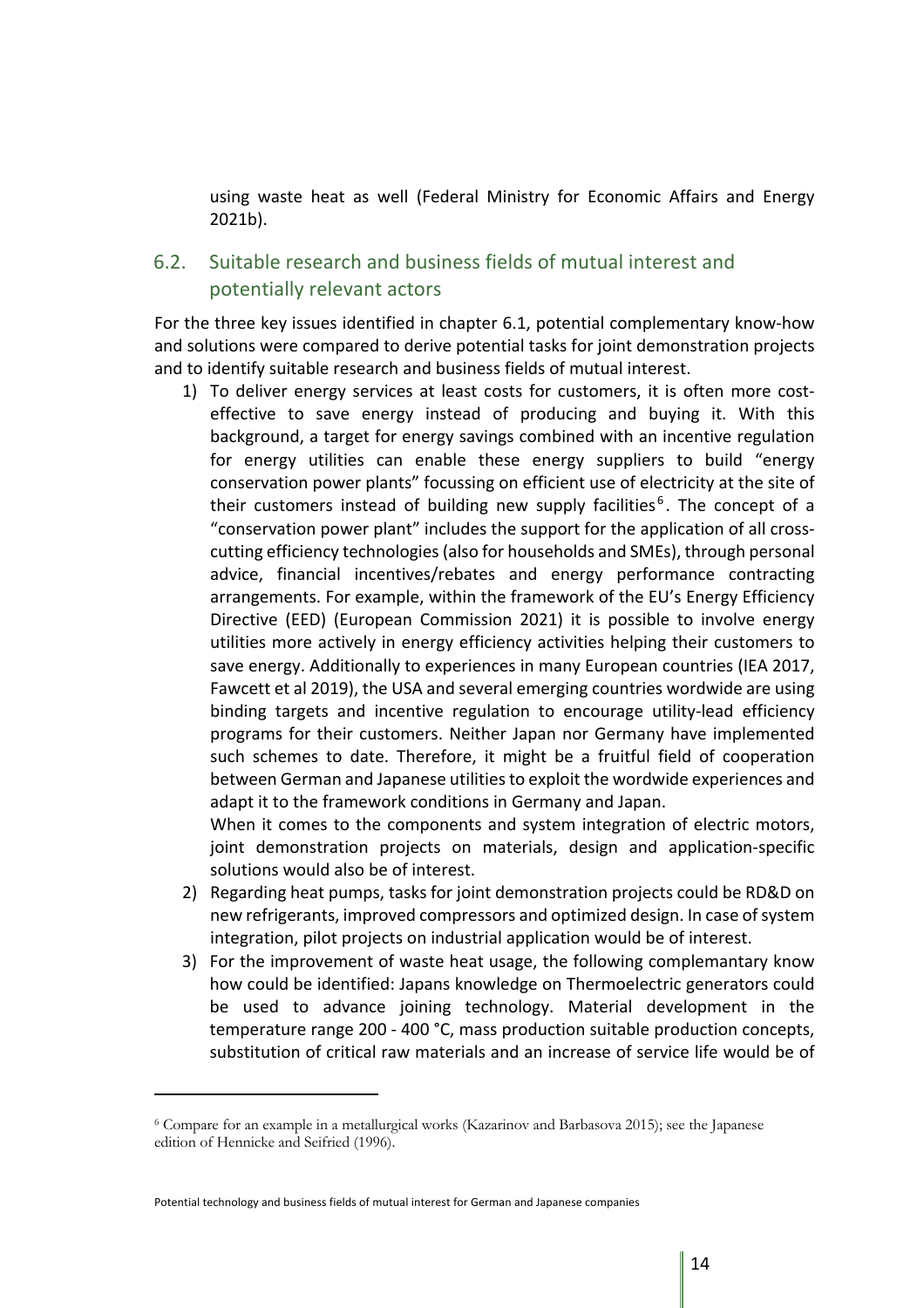interest. Concerning Organic Rankine Cycle (ORC)-plants, heat exchangers specially designed for ORC and the development of new climate-neutral refrigerants could be tasks for joint projects. The technology on industrial heat pumps could be enhanced by increasing the coefficient of performance (COP) of heat pumps and demonstration for use of industrial heat pumps e.g. in the food industry (cooling/heating/drying by waste heat). Lastly, Japans knowledge on high-temperature latent heat storage through micro-encapsulated PCM and Germanys knowledge on Carnot batteries could be combined in an demonstration project on PCM with Carnot batteries.

### *Involved actors*

In both Japan and Germany there are plenty of medium- to large-scale producers of energy-efficient drive technologies to be found. The inclusion of those technologies into the overall system is facilitated by companies in both countries as well. Different research institutes in Germany and Japan support the technological development of drive technologies and heat pumps, for example the Institute for Power Electronics and Electrical Drives of the RWTH Aachen and the Heat pump center Japan.

### *Framework conditions*

The framework conditions on energy efficiency and renewable energies in the industry are similar to those for CCUS projects (in case of larger and disruptive technology advances) or to buildings (in case of improvements for components and integrated application concepts of energy-efficient technologies).

Particularly for research and demonstration projects, financial support, active matchmaking of potential partners, and project aggregation or public procurement can provide guidance and financial security for companies willing to invest in advancing their technologies and solutions.

### 6.3. Existing joint German-Japanese demonstration projects

No joint demonstration projects on the technology fields mentioned above could be found. Thus, it may be particularly interesting to initiate joint projects via the GJETC and the Innovation Partnerships.

# **7. Decentral, resilient and sustainable energy supply**

The topic of a decentral, resilient and sustainable energy supply relates to the energy system as a whole. In both Germany and Japan, the reduction of the integration costs of variable renewable sources of power production (e.g. PV, wind) is of special interest. For this goal to achieve, different flexibility options and complementary approaches need to be demonstrated and adopted. For example, the GJETC recently published a study on the use of smart grid technology and other digital technologies to harness Distributed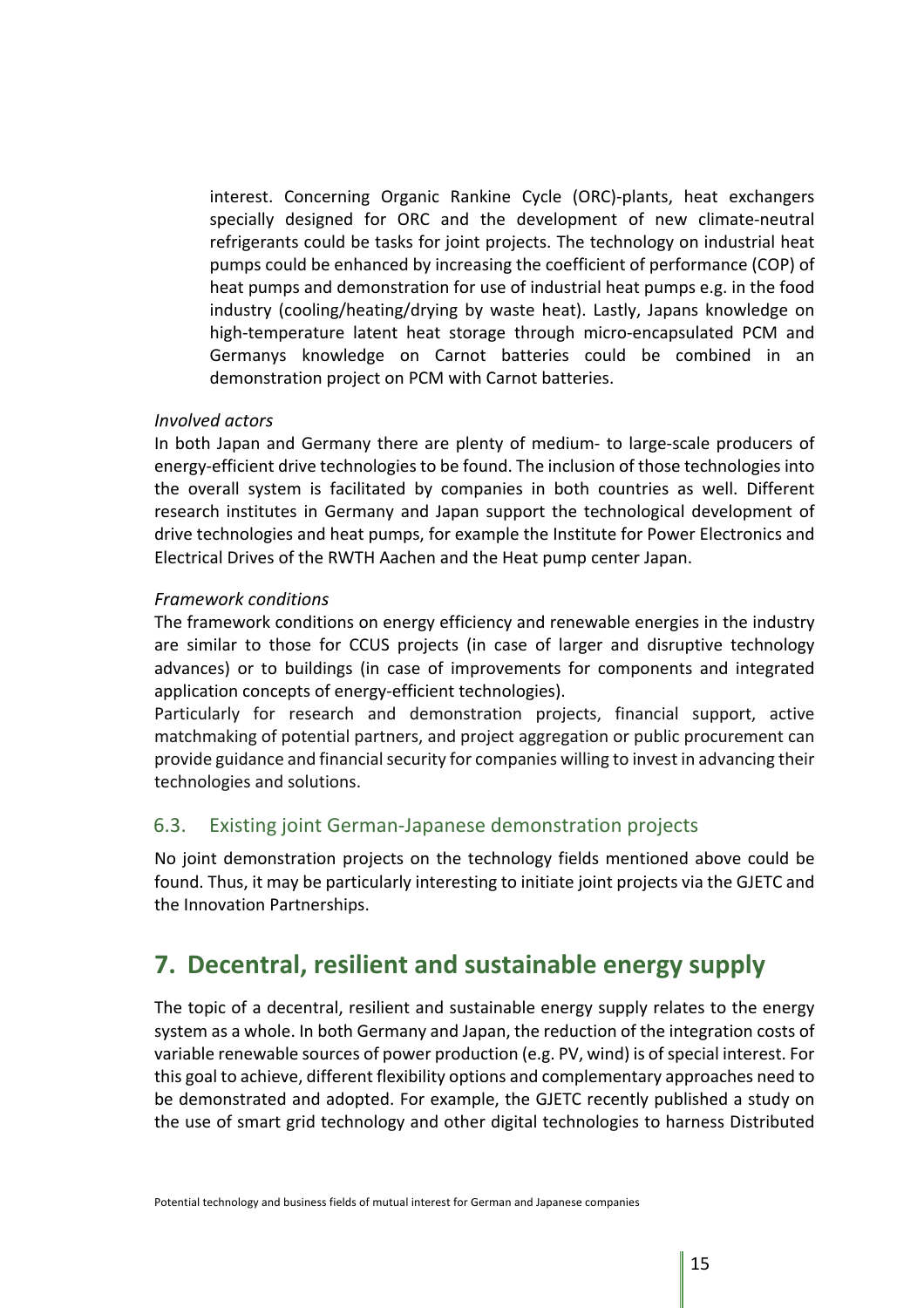Energy Resources (DERs) to enable the integration of a higher proportion of variable Renewable Energy Resources (RES) into the distribution grid (Ninomiya et al. 2021). Further topics that will be explored in this chapter are metering and control/contracts and technologies for increasing network capacity and efficient network operations. Additionally, the development of DERs in the country side (e.g. based on PV, wind, biomass and geothermal), their institutional and financial setting (e.g. cooperatives, energy citizens, Stadtwerke) and their grid integration would be interesting. For this field of cooperation advanced German experience could be combined with regional development and resilience needs ("revitalisation of the country side"). Also decentalized co- and trigeneration options for SMEs and commercial buildings in combination with local heat / cold distribution networks would be of interest.

## 7.1. Key issues/bottlenecks and technologies/know-how needed

The following key issues and bottlenecks have been identified in the analysis. They are accompanied by the technologies and the know-how needed in order to further promote the energy transition. From these findings, respective technological strengths and development competences are derived.

- 1) **Reducing power system integration costs with a high share of VRE**. For this key issue, grid integration and flexibility have to be optimized, as well as sector integration technologies and their mix. Technological strengths in this field can be found in both countries: The German SINTEG projects recently explored different sample solutions for a safe, economic and environmentally compatible energy supply with at times 100% electricity generation from renewable energies (SINTEG 2021). In Japan, the world's largest grid-connected battery energy storage system with 720 MWh storage capacity is being planned (Jensterle and Venjakob 2019).
- 2) **Further development of smart grids**. For this key issue, smart grid technology including Artificial Intelligence (AI) and Internet of Things (IoT) needs to be further advanced and the Distribution and Transmission System Operators (DTSO) level optimized. In Germany, this topic has also been explored by the SINTEG projects, for example within the enera showcase on intelligent and automated grid management (Enera 2021). In Japan, a demonstration project on management platform for Distributed Energy Resources (DERs) was launched in 2020 (Ninomiya et al. 2021).
- 3) **Technologies for a safe and efficient network operation**. This key issue includes methods and tools of operations management: Amongst others, cellular network operations management, operational management algorithms and process control automation for system services at all voltage levels, network state detection also in lower network levels, prediction of power flows, interplay between network levels, network recovery concepts as well as network interaction and market. Within the German Enera showcase, different solution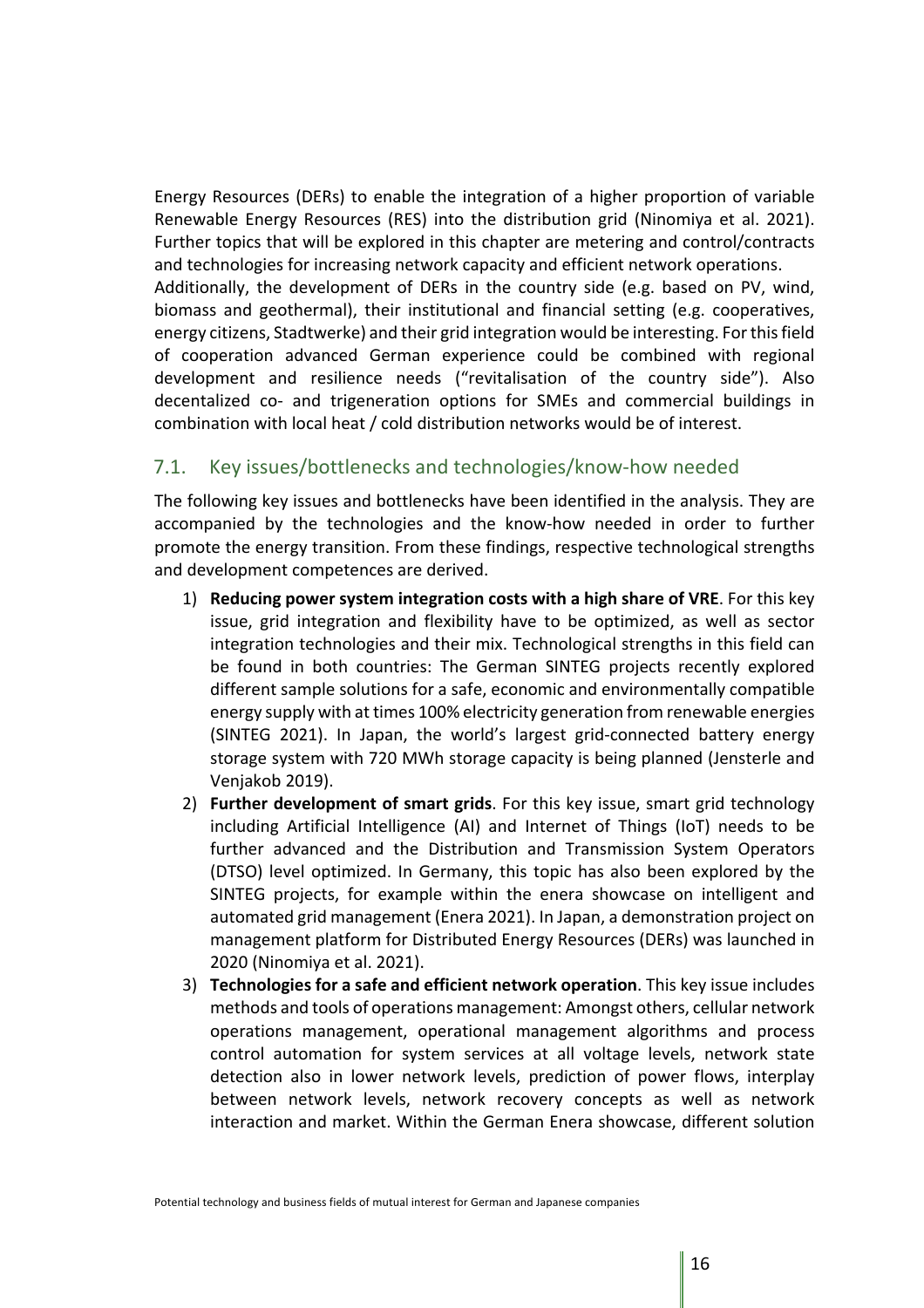approaches for these topics have been demonstrated, for example a congestion resolution system for the 'yellow traffic light phase' on a grid with regional flexibilities (Enera 2020).

- 4) **Metering and control/contracts**: Here, standardization of metering and communication mechanisms for data connection and control of individual plants and prosumers via smart meters and contracts, e.g. V2G, is needed. In Germany, small-scale experiences with communication mechanisms for data connection have been made within the context of SINTEG, and smart meter roll-out is slow. Japan on the other hand has major compentences in this field. For example, TEPCO in cooperation with a Swiss-based company has implemented a project based on an IoT network, aiming to connect 30 million smart devices in TEPCO's supply area (Jensterle and Venjakob 2019).
- 5) **Technologies for increasing network capacity**. Here, the offshore connection of wind turbines is one topic that could be further explored, including amongst others the improvement of components and equipment for the offshore sector and the improvement of maintenance concepts. Competences can be found in both countries: A German company recently developed and tested a prototype for an offshore floating wind turbine (German Energy Solutions 2020) while in Japan, NEDO supports different projects on offshore connection (NEDO 2019a and 2019b).

# 7.2. Suitable research and business fields of mutual interest and potentially relevant actors

In this step of the analysis, potential complementary know-how and solutions were compared to derive potential tasks for joint demonstration projects and identify suitable research and business fields of mutual interest.

- 1) Concerning the issue of additional power system costs with a high share of VRE, joint demonstration of optimized grid integration, flexibility, and sector integration technologies and their mix in a local area would be of interest.
- 2) For the further development of smart grids, technical solutions from either country and business models from Germany could possibly be combined.
- 3) In the case of technologies for a safe and efficient network operation, potential complementary know-how between Japan and Germany has still to be identified.
- 4) In case of metering and control/contracts, a demonstration project on metering and the connection of smart devises drawing on Japans major experiences in this field could be of interest.
- 5) Regarding technologies for increasing network capacity and offshore connection of wind turbines, a cooperation between experienced German companies and Mitsubishi Corporation and Chubu Electric might be of mutual interest.

### *Involved actors*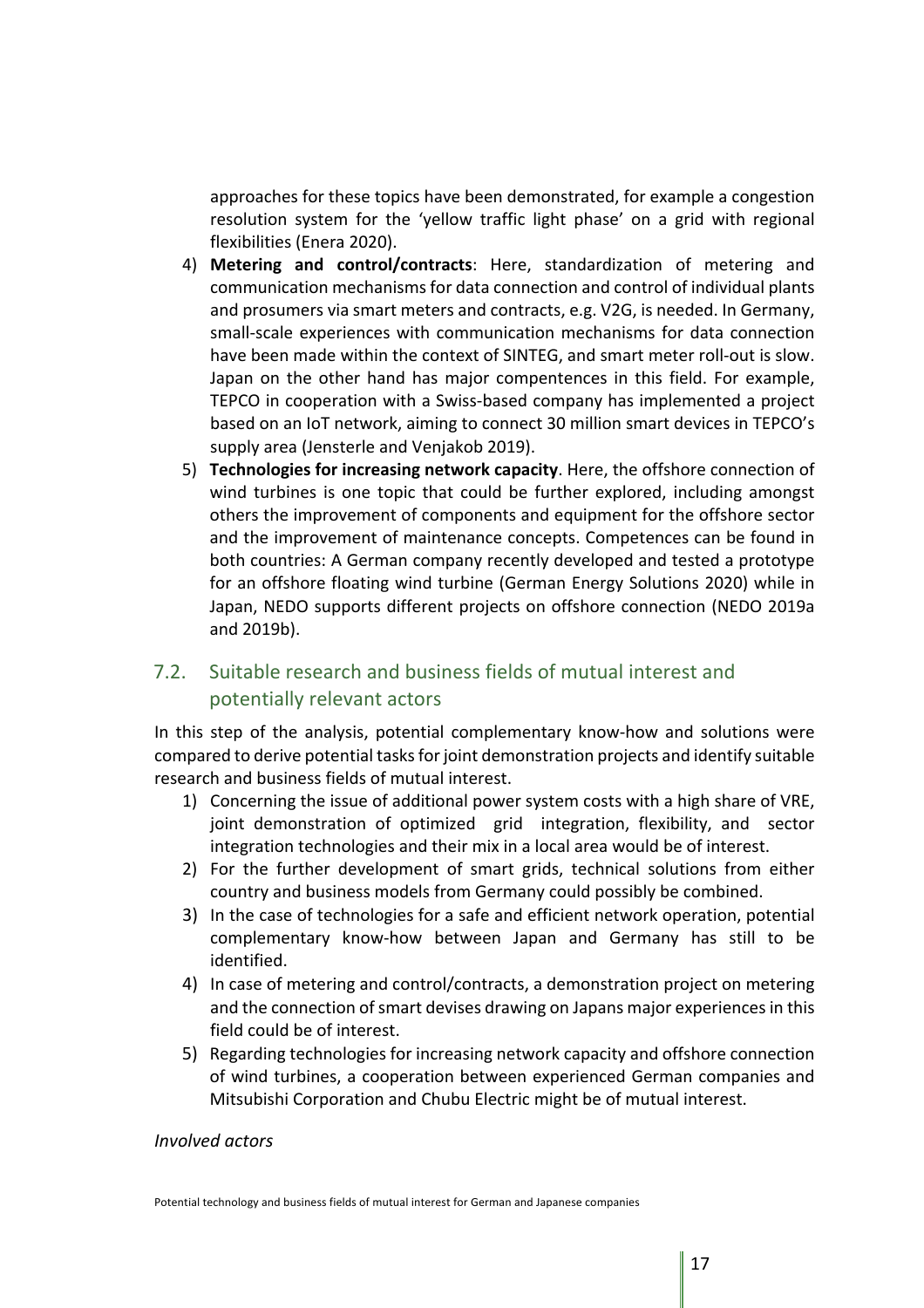Companies of different areas of business are involved in building a decentral, resilient and sustainable energy supply. When it comes to these rather general topics of the energy transition, most activities come from larger, established companies like Siemens, Mitsubishi and Toshiba as well as from German and Japanese energy providers. In some cases, a market participation of smaller companies, for example, a start-up that provides scalable software platforms for the intelligent grid management (Envelio 2021), was also analyzed. Different research institutes in Germany and Japan support these developments. For example, the Fraunhofer Institute for Solar Energy Systems (FES) established a Digital Grid Lab for the modelling of distribution grids (Fraunhofer ISE 2021). FES, BayWa r.e. and others also developed interesting options for optimizing land use by the combined development of agriculture und PV (AgriPV) (BayWa r.e. 2021). In Japan, the Offshore Renewable Energy Research Group of the National Maritime Research Institute is conducting technological development, safety evaluation, and

actual sea measurement for floating offshore wind turbines (National Maritime Research Institute 2021).

#### *Framework conditions*

Within the German Ariadne research project (Federal Ministry of Education and Research 2021), the local negotiation arenas and interactions with national framework conditions for the expansion of renewable energies are examined and evaluated. The project focusses on the question of policy instruments with regard to the coordination and coherence of the expansion process and the associated distribution of benefits and burdens in society. The SINTEG projects also tested a number of innovative regulations under experimental allowance clauses. The GJETC also analyzed potential framework conditions for smart grids (Ninomiya et al. 2021).

### 7.3. Existing joint German-Japanese demonstration projects

In the case of decentral, resilient and sustainable energy supply, future projects can draw on quite a few good practice examples for German-Japanese cooperation.

### *Demonstration project on a large-scale hybrid battery system in Varel, Germany*

In 2017, NEDO and the Ministry for Economics, Labour and Transport of Niedersachsen (Germany), EWE-Verband, an association managing the electric power supply of 17 districts and four cities in Niedersachsen, and EEW Holding have agreed to jointly implement a demonstration project on a large-scale hybrid battery system in the German city of Varel (NEDO 2017).

### *Intelligent energy management in Speyer, Germany*

The efficient use of self-produced solar energy with an intelligent energy management was the focus of a three-year project in Speyer, whose results were further used for industrial purposes. Launched in September 2015, it has been financed with 20 million Euros by NEDO. ECOS Consult coordinated a part of the project. Other partners were the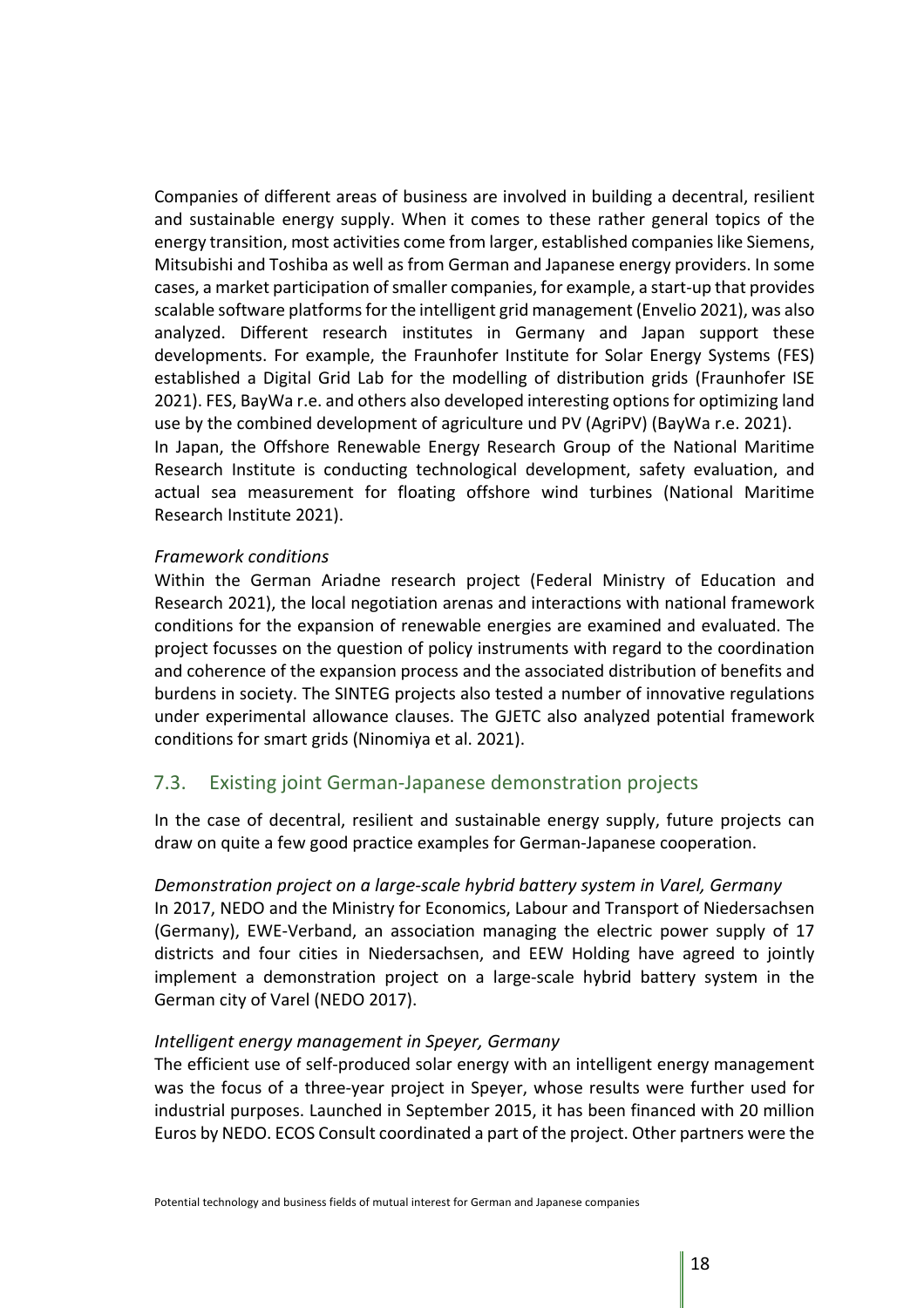city of Speyer, the municipalities SWS and the housing association GEWO GmbH (ECOS Consult 2015).

#### *Solutions for energy management in Smart cities, Urasoe, Japan*

The German company GreenPocket offers national and international customers intelligent and flexible solutions for energy management. It's software is also being used in the government-funded Urasoe Smart City Development Project in Japan. The project required energy management software to visualise and manage the consumption of public buildings and areas. GreenPocket provided a software for this task, which was translated into the Japanese language specifically for this purpose (Green Pocket 2017).

# **8. Conclusion**

This analysis showed possible research and business fields of mutual interest for both Germany and Japan, which could be explored in joint cooperation.

- In the case of hydrogen, both countries have technological strengths and plenty of activities in this field. Different technological approaches for cost-effcient production of green hydrogen in Germany and Japan could be harnessed for joint projects. Also, combining know-how from existing demonstration projects with different focus to establish new joint projects might foster innovation. Due to existing comprehensive H2 roadmaps and financial support programs of both governments in Germany and Japan, it should be carefully analyzed where the activities of the GJETC and Innovation Partnerships can create added value, fill gaps, and contribute to synergies.
- Decarbonizing industry processes and the development of Carbon Recycling can be enhanced by joint demonstration projects as well. First ideas for business cooperations could be 1) to explore the production and/or use of the  $CO<sub>2</sub>$ negative concrete SUICOM in building materials in Germany and 2) a joint demonstration project on the catalyst and para-xylene production process.
- Know-how and technologies for energy-efficient and climate neutral buildings can be found both in Germany and Japan. In this field, joint demonstrations projects are especially obvious, due to complementary strengths. First ideas draw on 1) Germany's strong experiences in the heating sector and Japan leadership in the cooling sector, 2) the combination of German building design and shell technologies with Japanese energy management systems and 3) technologies for serial renovation, combining Germany's experience with the "Energiesprong" project and the strong Japanese prefabricated housing industry.
- Energy efficiency and renewable energies in the industry still have potential to be further explored in both countries. First ideas for cooperation could be very topic-specific. For example, when it comes to the components and system integration of electric motors, joint demonstration projects on materials, design and application-specific solutions might be of interest. On the other hand, a

Potential technology and business fields of mutual interest for German and Japanese companies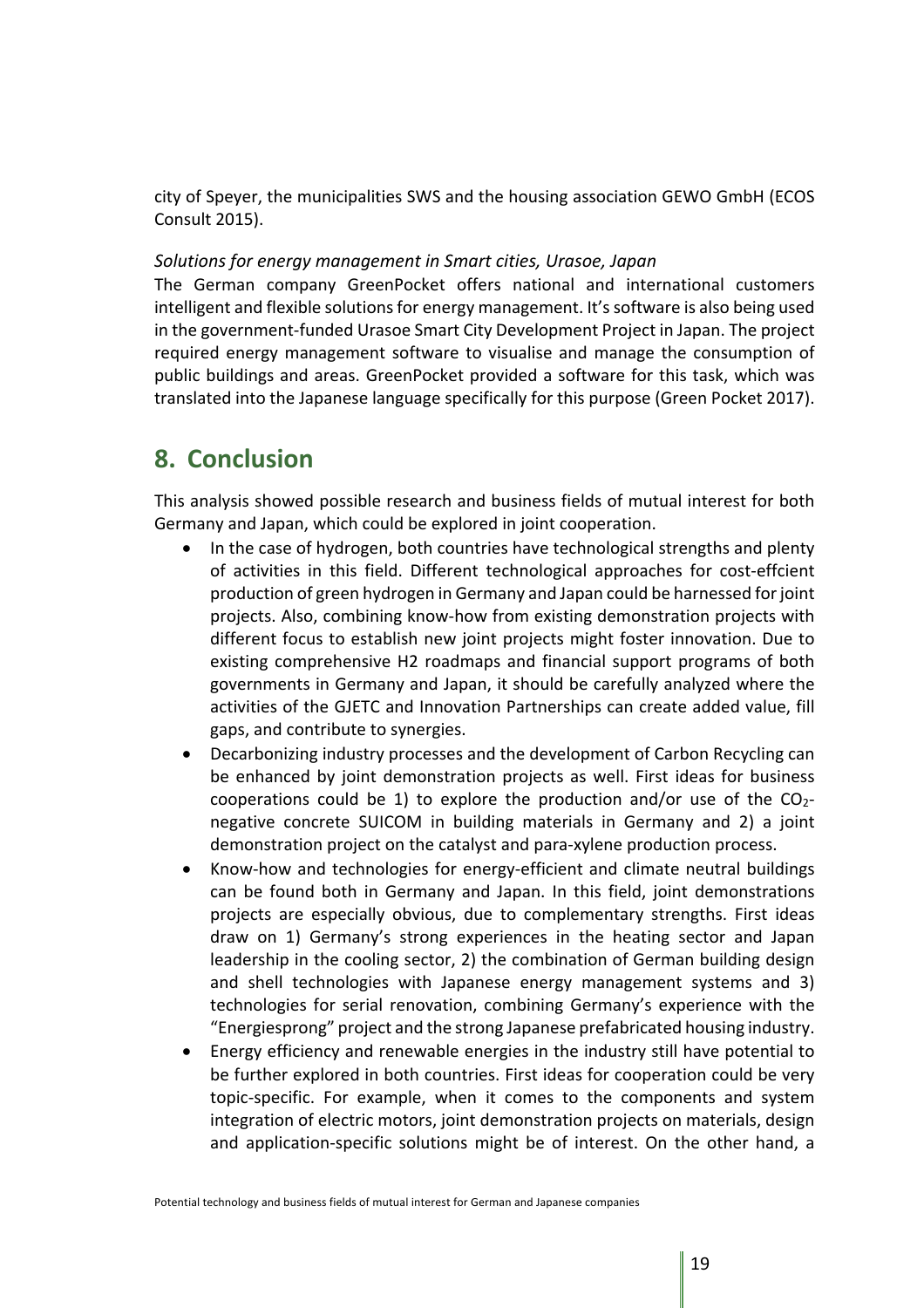business and policy innovation that could jointly be developed are utility-led energy efficiency programs for this sector and the deployment of its key technologies.

• The topic of a decentral, resilient and sustainable energy supply addresses the energy system as a whole. Both countries have competences in this field, and can draw on public funding. Suggestions for joint demonstrations projects could make use of technical solutions from either country and combine them with business models from Germany for market and grid integration of distributed energy resources. Furthermore, Japans experiences with smart metering and the connection of smart devices could be harnessed for cooperation.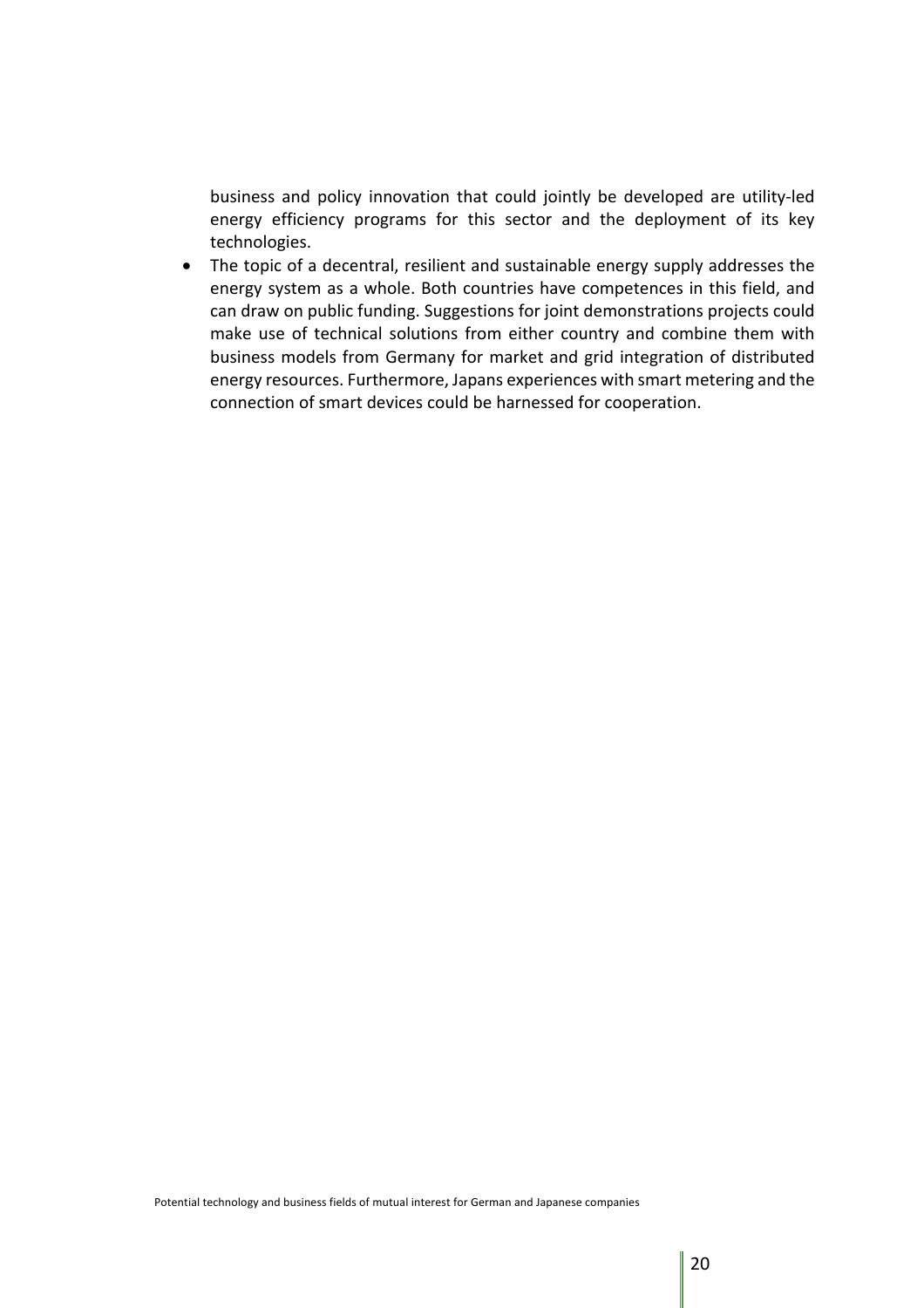# **Literature**

ARA (2021): Euglena Co., CLG and ARA Announce Successful Production of Euglena Based Renewable Jet Fuel. Available online: https://www.ara.com/news/euglenaco-clg-and-ara-announce-successful-production-of-euglena-based-renewable-jetfuel/ [24.06.2021].

BASF (2021): Life cycle assessment (LCA) forChemCycling™. Available online: https://www.basf.com/global/en/who-we-are/sustainability/we-drive-sustainablesolutions/circular-economy/mass-balance-approach/chemcycling/lca-forchemcycling.html [05.07.2021].

BayWa r.e. (2021): Lease your Land and Secure a Second Source of Income. Available online: https://www.baywa-re.de/en/solar/projects/land-lease [05.07.2021].

Churkina, Galina; Organschi, Alan; Reyer, Christopher P. O.; Ruff, Andrew; Vinke, Kira; Liu, Zhu; Reck, Barbara K.; Graedel, T. E.; Schellnhuber, Hans Joachim (2020): Buildings as a global carbon sink. Nature Sustainability 3, 269-276.

City of Hamburg (2021): Shell, Mitsubishi Heavy Industries, Vattenfall and Wärme Hamburg Sign Letter of Intent for 100MW Hydrogen Project in Hamburg. Available online: https://www.hamburg.de/pressearchiv-fhh/14847344/2021-01-22 hydrogen-project-hamburg-moorburg/ [17.06.2021].

ECOS Consult (2015): Smart community project Speyer. Available online: https://www.ecos.eu/en/services/project-management/smart-community-projectin-speyer.html [24.06.2021].

Enera (2020): Demonstration des Systems zur Engpassauflösung in der gelben Ampelphase auf einem Netz mit Flexibilitäten aus der enera-Region. Available online: https://projekt-enera.de/blog/demonstration-des-systems-zurengpassaufloesung-in-der-gelben-ampelphase-auf-einem-netz-mit-flexibilitaetenaus-der-enera-region/ [25.06.2021].

Enera (2021): Enera showcase. Available online: https://projekt-enera.de/ [24.06.2021].

Energiesprong (2021): Serial renovation: Germany's first pilot project completed. Available online: https://energiesprong.org/serial-renovation-germanys-first-pilotproject-completed/ [05.07.2021].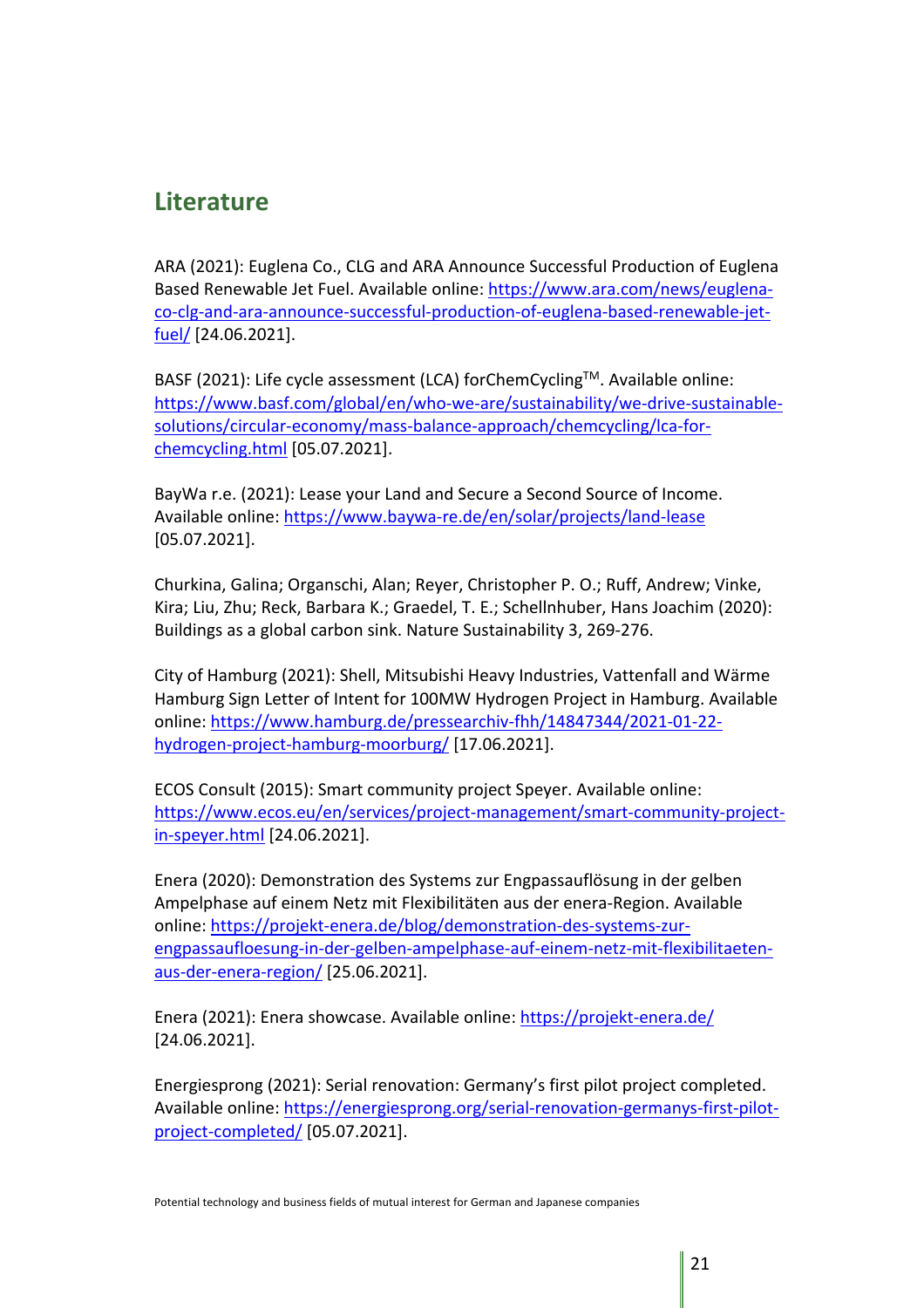Envelio (2021): Envelio. Available online: https://envelio.com/ [24.06.2021].

Euglenia (2020): Press release on NEDO's open call. Available online: https://www.euglena.jp/en/news/20201005-2/ [24.06.2021].

European Commission (2021): Energy efficiency directive. Available online: https://ec.europa.eu/energy/topics/energy-efficiency/targets-directive-andrules/energy-efficiency-directive\_en [05.07.2021].

EWE (2021): Wasserstoff – Langzeitspeicher für erneuerbare Energien. Available online https://www.ewe.com/de/ueber-uns/zukunft-gestalten/wasserstoff [24.06.2021].

Fawcett, Tina; Rosenow, Jan; Bertoldi, Paolo (2019): Energy Efficiency Obligation Schemes: Their future in the EU. Energy Efficiency 12 (5), 57-71.

Federal Ministry for Economic Affairs and Energy (2021): Transferforschung Trans4ReaL für Reallabore zu Sektorkopplung und Wasserstofftechnologien startet. Available online:

https://www.energieforschung.de/aktuelles/news?backRef=18&news=Transferfors chung Trans4ReaL Reallabore zu Sektorkopplung und Wasserstofftechnologien [25.06.2021].

Federal Ministry for Economic Affairs and Energy (2021b): Waste heat utilisation. Available online: https://www.german-energysolutions.de/GES/Redaktion/EN/Text-Collections/EnergySolutions/EnergyGeneration/waste-heat-utilisation.html [05.07.2021].

Federal Ministry for the Environment, Nature Conservation and Nuclear Savety (2021): PtX Lab Lausitz bringt synthetische Treibstoffe aus dem Labor in den Luftund Seeverkehr. Available online: https://www.bmu.de/pressemitteilung/ptx-lablausitz-bringt-synthetische-treibstoffe-aus-dem-labor-in-den-luft-und-seeverkehr/ [05.07.2021].

Federal Ministry of Education and Research (2021): Wie das Kopernikus-Projekt Ariadne den Weg für eine erfolgreiche Gestaltung der Energiewende weist. Available online: https://www.kopernikus-projekte.de/projekte/ariadne [24.06.2021].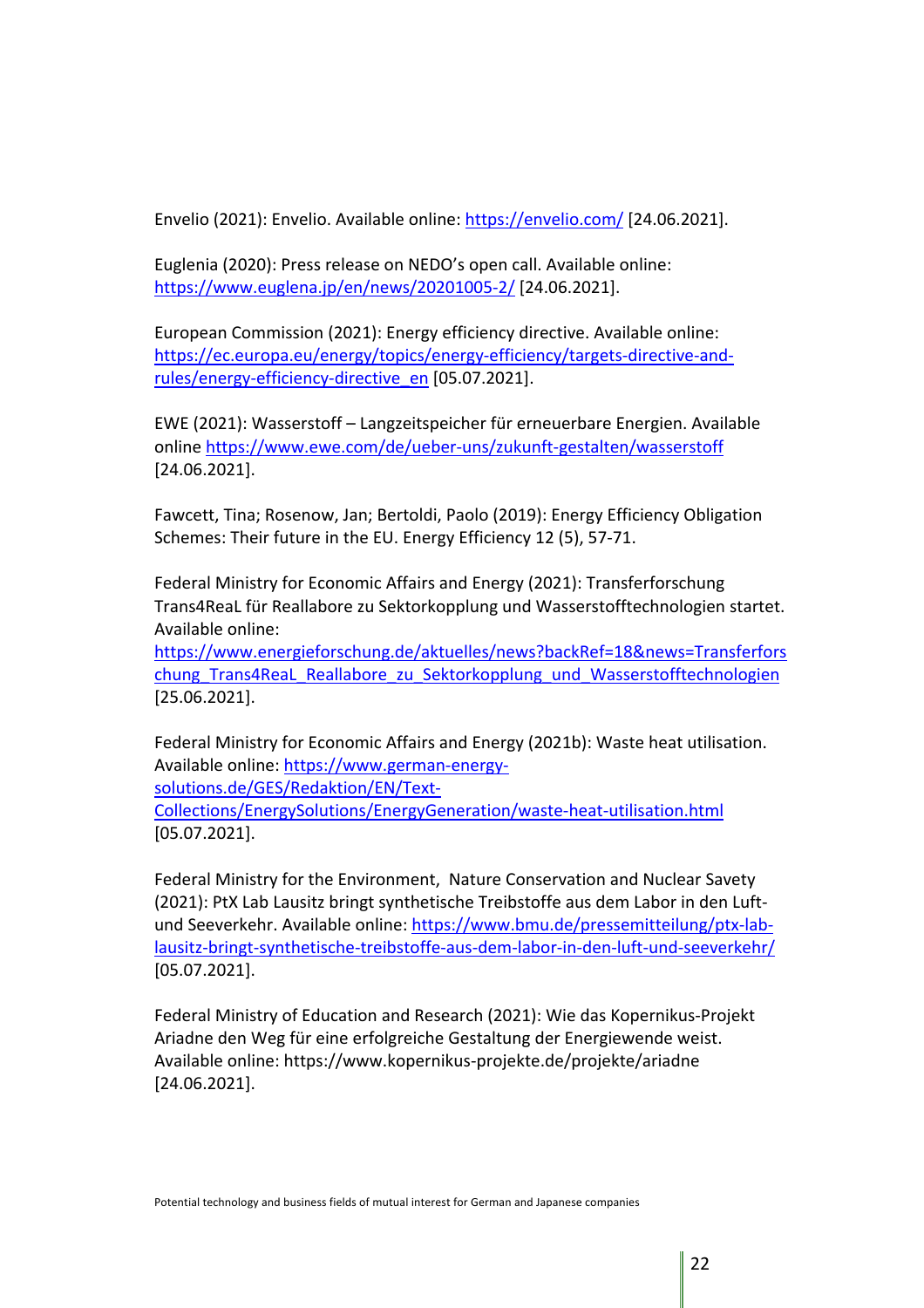Fraunhofer ISE (2021): Digital Grid Lab. Available online: https://www.ise.fraunhofer.de/en/rd-infrastructure/center/center-for-powerelectronics-and-sustainable-grids/digital-grid-lab.html [24.06.2021].

Fuel Cells Bulletin (2020): Fukushima Hydrogen Energy Research Field in Japan ready for green hydrogen production. Available online: https://www.sciencedirect.com/science/article/abs/pii/S1464285920300894 [24.06.2021].

German Energy Solutions (2020): Floating double wind turbines. Available online: https://www.german-energy-

solutions.de/GES/Redaktion/EN/News/2020/20200617-floating-doublewindturbines.html [24.06.2021].

Green Car Congress (2021): Germany commissions DLR to plan pilot plant for industrial-scale production of electricity-based kerosene for aviation. Available online: https://www.greencarcongress.com/2021/01/20210228-bmvielectrofuels.html [24.06.2021].

GreenPocket (2017): Energiemanagement- Software für Japan. Available online: https://www.greenpocket.com/blog/energiemanagement-software-fuer-japan [24.06.2021].

H2 Region Emsland (2021): H2 Region Emsland. Available online: https://h2-regionemsland.de/ [24.06.2021].

Hennicke, Peter and Seifried, Dieter (1996): Das Einsparkraftwerk: eingesparte Energie neu nutzen. Basel: Birkhäuser Verlag.

Holzbauwelt (2021): leanWOOD – Forschungsergebnisse. Available online: https://www.holzbauwelt.de/aktuelles/leanwood-forschungsergebnisse.html [24.06.2021].

IEA (2017): Market-based Instruments for Energy Efficiency. Available online: https://iea.blob.core.windows.net/assets/f2873e3b-b4cf-4af5-adf5 f20544e25cc3/MarketBased Instruments for Energy Efficiency.pdf [05.07.2021].

Jensterle, Miha; Narita, Jana; Piria, Raffaele; Samadi, Sascha; Prantner, Magdolna; Crone, Kilian; Siegemund, Stefan; Kan, Sichao; Matsumoto, Tomoko; Shibata, Yoshiaki and Thesen, Jill (2019): The role of clean hydrogen in the future energy systems of Japan and Germany. Berlin: adelphi.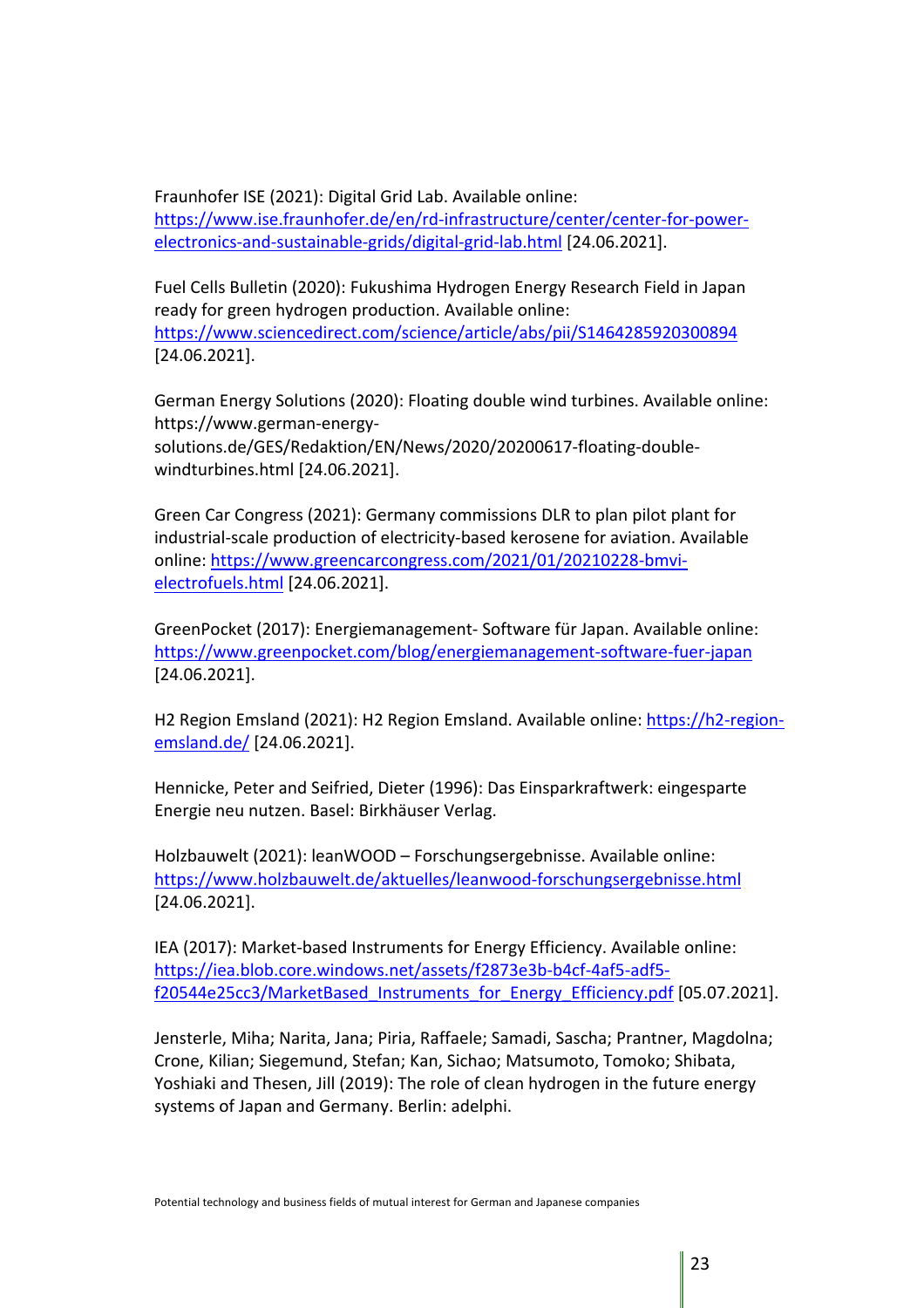Jensterle, Miha and Venjakob, Maike (2019): Background Study: Smart power grids and integration of renewables in Japan. Available online:

https://epub.wupperinst.org/frontdoor/deliver/index/docId/7425/file/7425\_Smart Power Grids.pdf [24.06.2021].

Kazarinov, L.S.; Barbasova, T.A. (2015): Case Study of a Conservation Power Plant Concept in a Metallurgical Works. Procedia Engineering, 129, 578-586.

KIT (2020): KIT und Audi arbeiten an Recycling-Methode für automobile Kunststoffe. Available online: https://www.kit.edu/kit/pi\_2020\_104\_kit-und-audi-arbeiten-anrecycling-methode-fuer-automobile-kunststoffe.php [24.06.2021].

Mitsubishi Copr. (2020a): R&D on Use of  $CO<sub>2</sub>$  in Concrete. Available online: https://www.mitsubishicorp.com/jp/en/pr/archive/2020/files/0000045767\_file1.pd f [24.06.2021].

Mitsubishi Corp. (2020b): Initiation of "Technology Development for Para-xylene Production from CO<sub>2</sub>". Available online:

https://www.mitsubishicorp.com/jp/en/pr/archive/2020/files/0000045682\_file1.pd f [24.06.2021].

Nachhaltigkeitspreis (2021): Jurybegründung SKAIO. Available online: https://www.nachhaltigkeitspreis.de/architektur/finalisten/skaio/ [24.06.2021].

National Maritime Research Institute (2021): Offshore Renewable Energy Research Group. Available online:

https://www.nmri.go.jp/en/study/research\_organization/offshore/group9\_1.html [24.06.2021].

NEDO (2017): Large-Scale Hybrid Battery System Demonstration Project to Launch in Germany. Available online: https://www.nedo.go.jp/english/news/AA5en\_100185.html [24.06.2021].

NEDO (2019a): NEDO Holds Opening Ceremony in Kitakyushu City to Commemorate Start of Demonstration Operations for Floating Offshore Wind Power Generation System. Available online:

https://www.nedo.go.jp/english/news/whatsnew\_00142.html [24.06.2021].

NEDO (2019b): NEDO's Approach to HVDC Power Transmission Technology. Available online: https://www.nedo.go.jp/content/100893753.pdf [24.06.2021].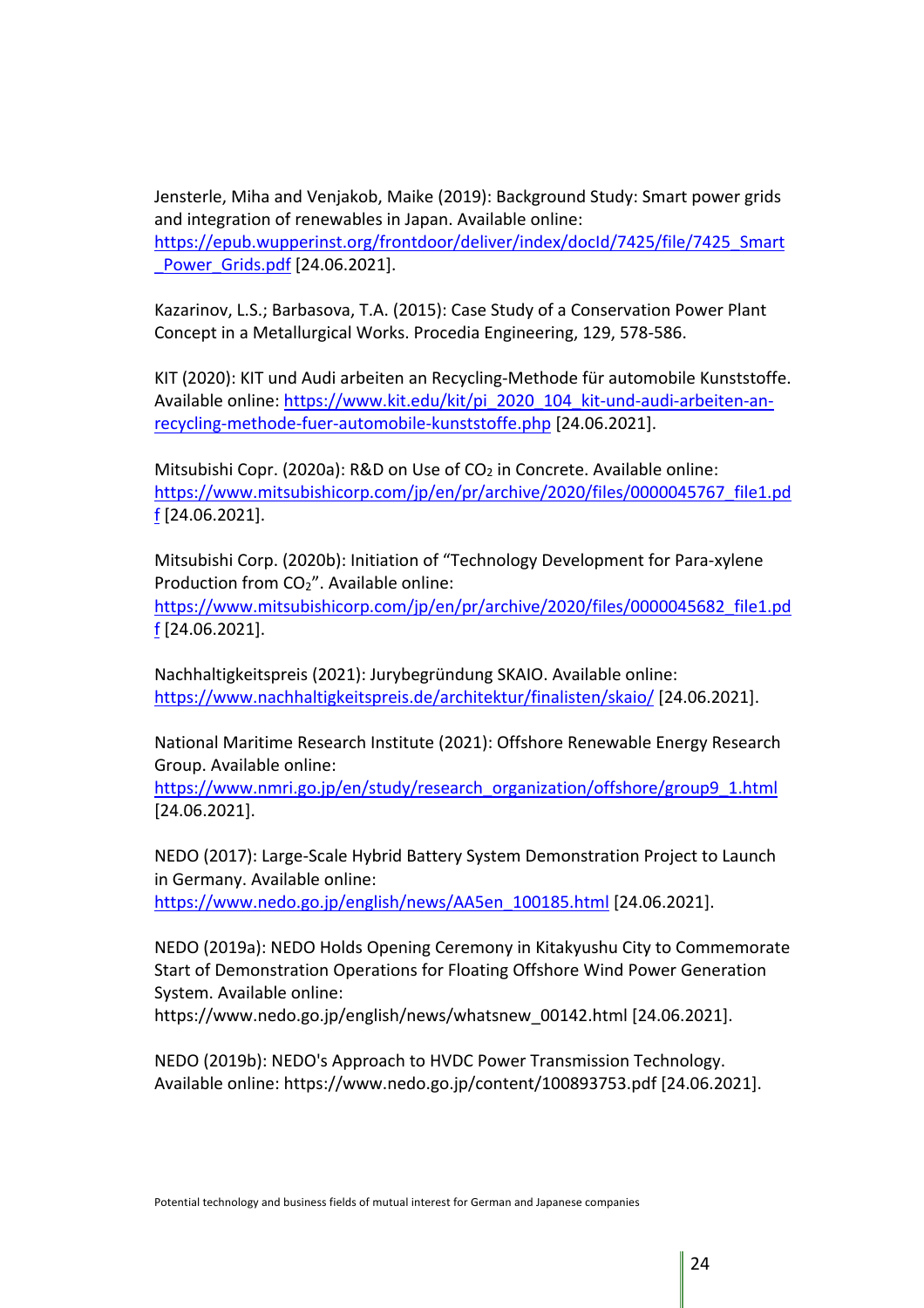NEDO (2021): Research and Development Project on Innovative Thermal Management Materials and Technologies. Available online: https://www.nedo.go.jp/english/activities/activities\_ZZJP\_100097.html [24.06.2021].

Ninomiya et al. (2021): Digitalization and the Energy Transition: Use of digitalization to optimize grid operation utilizing AI and Big Data collected from DERs. Available online: http://www.gjetc.org/wp-content/uploads/2021/04/GJETC-Study\_Digitalization\_III\_Grid\_operation\_AI\_DERs\_FINAL-20210428.pdf [24.06.2021].

Nippon Shokubai (2021): Promotion of the development of high-speed, high-density heat storage devices that contribute to curbing global warming. Available online: https://www.shokubai.co.jp/en/news/file.cgi?file=file1\_0255.pdf [24.06.2021].

Nippon Steel Engineering (2020): Initiation of "Technology Development for Paraxylene Production from  $CO<sub>2</sub>$ ". Available online: https://www.eng.nipponsteel.com/english/news/2020/20200714.html [24.06.2021].

Rauschen, Manfred; Ikaga, Toshiharu; Thomas, Stefan (2020): Energy efficiency in buildings, particularly for heating and cooling. Available online: http://www.gjetc.org/wp-content/uploads/2021/03/GJETC-WG-2-output-paper.pdf [05.07.2021].

RWTH Aachen (2020). CO2MIN. Available online: https://www.ltt.rwthaachen.de/cms/LTT/Forschung/Forschung-am-LTT/Energiesystemtechnik/Aktuelle-Projekte/~pdqq/CO2MIN/ [24.06.2021].

SINTEG (2021): Sinteg. Available online: https://www.sinteg.de/ [24.06.2021].

The Guardian (2018): Plyscraper city: Tokyo to build 350m tower made of wood. Available online: https://www.theguardian.com/cities/2018/feb/16/plyscraper-citytokyo-tower-wood-w350 [24.06.2021].

Thoma (2021): The Thoma wooden house. Available online: https://www.thoma.at/wooden-house/?lang=en [05.07.2021].

Toshiba (2020): Six Companies to Start Studying Carbon Recycling Business Models. Available online: https://www.toshiba-energy.com/en/info/info2020\_1202.htm [13.07.2021].